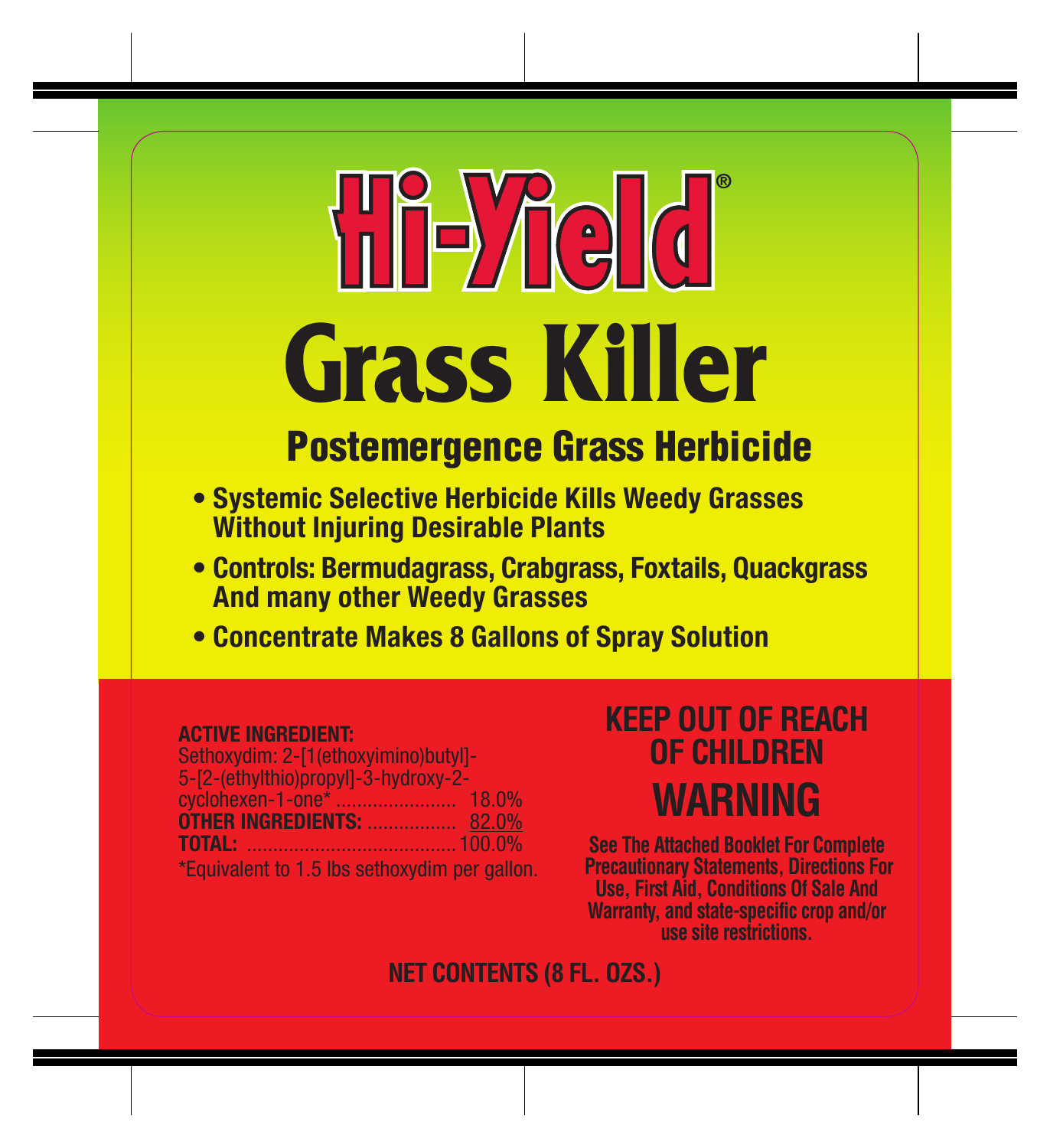Hi-Yield® Grass Killer Postemergence Grass Herbicide **Hi-Yield® Grass Killer Postemergence Grass Herbicide**

| If in Eves                   | <b>FIRST AID</b><br>. Hold eves open and rinse slowly and gently with water for 15<br>to 20 minutes<br>. Remove contact lenses, if present, after first 5 minutes; then<br>continue rinsing eyes.<br>. Call a Poison Control Center or doctor for treatment advice.            |
|------------------------------|--------------------------------------------------------------------------------------------------------------------------------------------------------------------------------------------------------------------------------------------------------------------------------|
| If on Skin<br>Ωr<br>Clothing | . Take off contaminated clothing.<br>. Rinse skin immediately with plenty of water for 15 to 20 minutes.<br>. Call a Poison Control Center or doctor for treatment advice.                                                                                                     |
| lf<br>Swallowed              | . Call a Poison Control Center or doctor immediately for treatment<br>solvhe<br>. DO NOT give any liquid to the person.<br>. DO NOT induce vomiting unless told to do so by a Poison Control<br>Center or doctor.<br>. DO NOT give anything by mouth to an unconscious person. |
| If Inhaled                   | . Move person to fresh air.<br>. If person is not breathing, call 911 or an ambulance; then give<br>artificial respiration, preferably by mouth to mouth, if possible.<br>. Call a poison control center or doctor for further treatment advice.                               |
|                              | <b>HOTLINE NUMBER</b>                                                                                                                                                                                                                                                          |
|                              | Have the product container or label with you when calling a<br>Poison Control Center or doctor or going for treatment.<br>In the event of a medical or chemical emergency, ChemTel<br>contact North America 1-800-255-3924 or<br>Worldwide Intl. + 01-813-248-0585             |
|                              | Note to Physician: Probable mucosal damage may contraindi-<br>cate the use of gastric lavage. Contains petroleum distillate.<br>Vomiting may cause aspiration pneumonia.                                                                                                       |
|                              | <b>Manufactured For:</b><br>Voluntary<br>Purchasing<br>Groups, Inc.                                                                                                                                                                                                            |
|                              | 230 FM 87 . BONHAM, TEXAS 75418<br>EPA Rea. No. 7969-58-7401 . EPA Est. No. 7401-TX-01 . NVA: 2014-04-025-0032<br>Visit Us At: www.hi-vield.com • Product Questions? 855-270-4776                                                                                              |

PEEL BACK BOOK HERE PEEL BACK BOOK HERE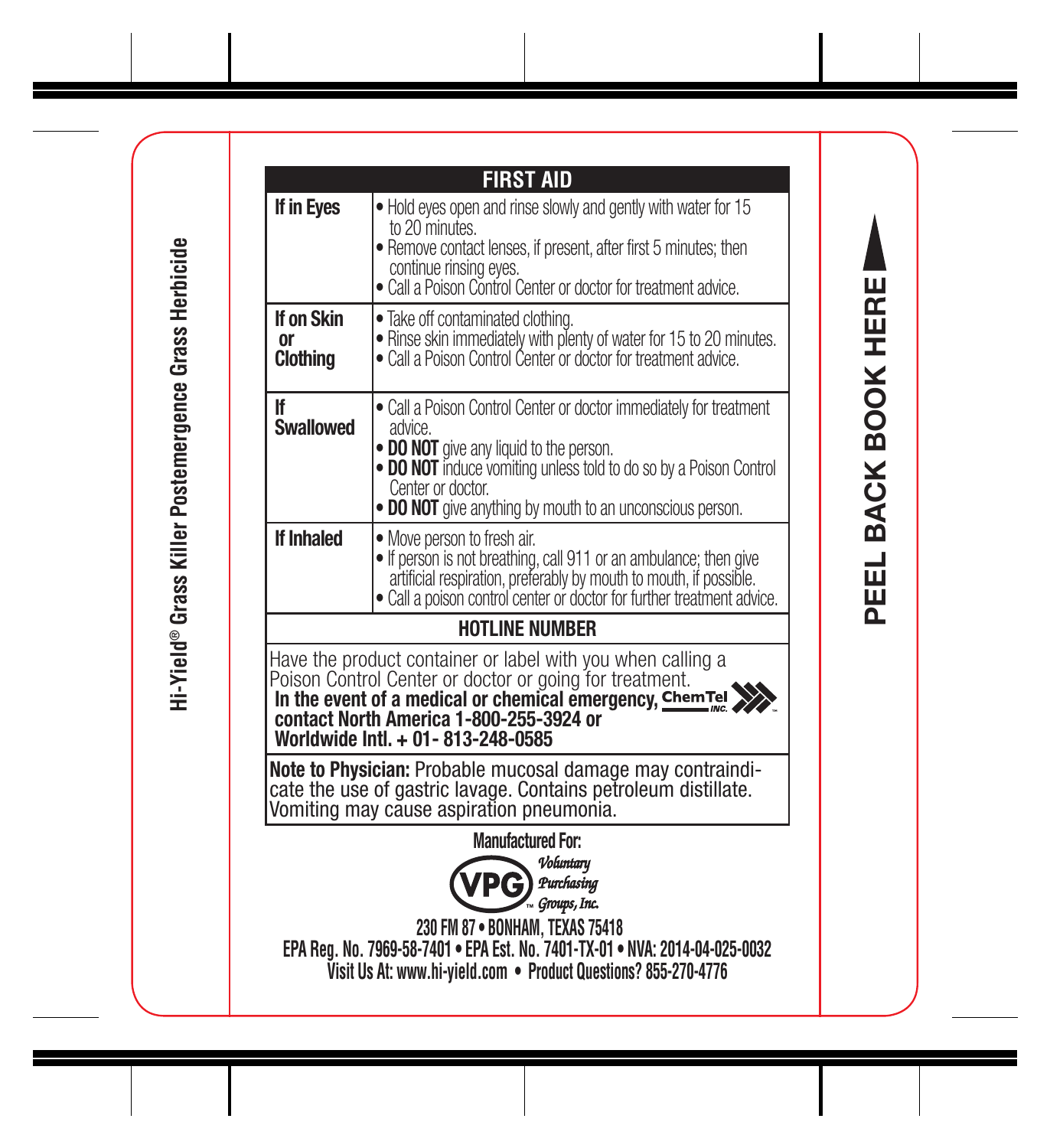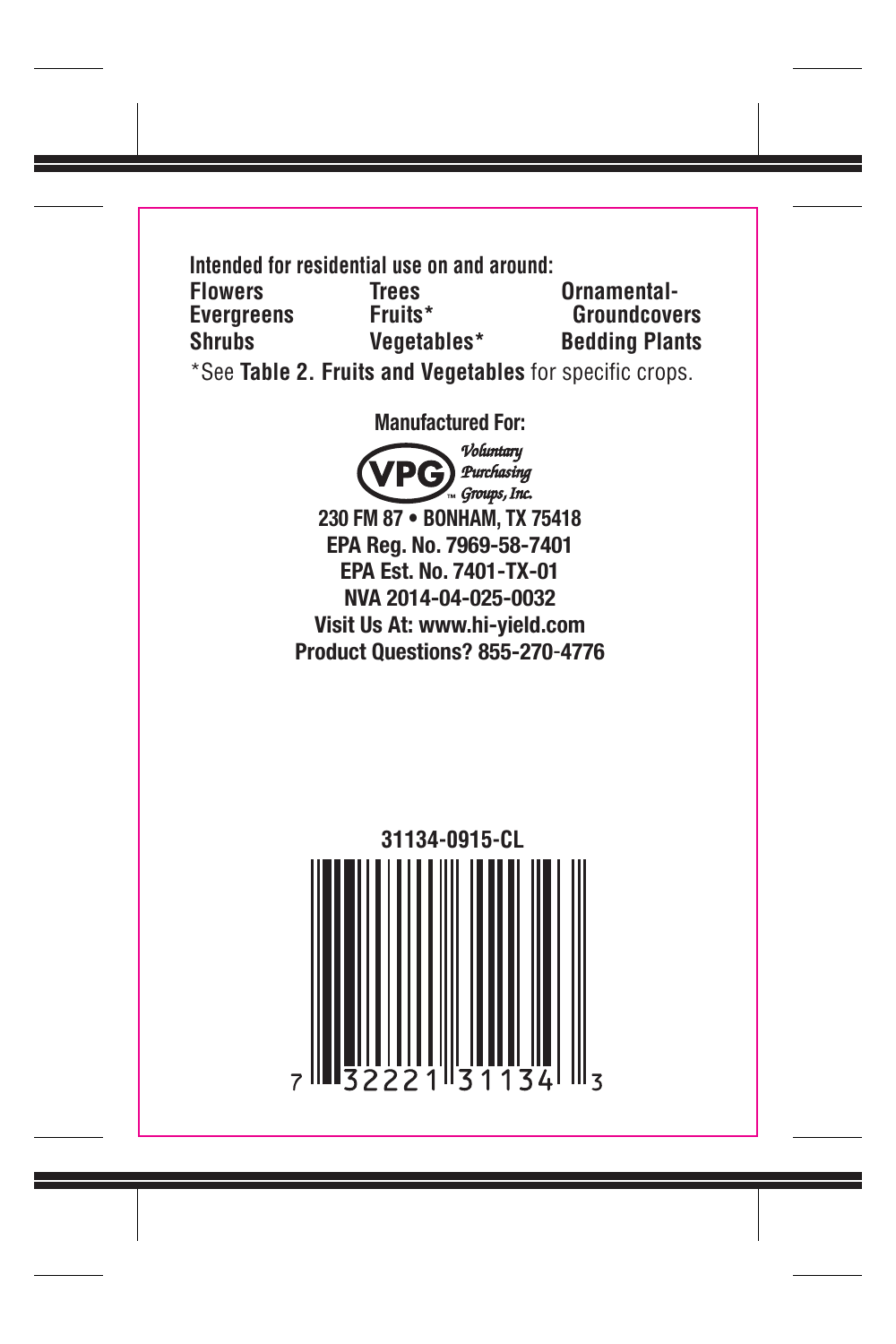## **PRECAUTIONARY STATEMENTS HAZARDS TO HUMANS AND DOMESTIC ANIMALS**

**WARNING:** Causes substantial but temporary eye injury. Causes skin irritation. Harmful if absorbed through skin or swallowed. **DO NOT** get in eyes, on skin, or on clothing. Wear long-sleeved shirt, long pants, chemical-resistant gloves made of any waterproof material, protective eyewear, shoes, and socks. Wash thoroughly with soap and water after handling and before eating, drinking, chewing gum, using tobacco or using the toilet. Remove and wash contaminated clothing before reuse.

## **RE-ENTRY STATEMENT**

**DO NOT** allow people or pets to come into contact with treated areas until spray has dried.

#### **ENVIRONMENTAL HAZARDS**

This product is toxic to aquatic organisms. To protect the environment, **DO NOT** allow pesticide to enter or run off into storm drains, drainage ditches, gutters, or surface waters. Applying this product in calm weather when rain is not predicted for the next 24 hours will help to ensure that wind or rain does not blow or wash pesticide off the treatment area. Rinsing application equipment over the treated area will help avoid run off to water bodies or drainage systems.

#### **ENDANGERED SPECIES CONCERNS**

The use of any pesticide in a manner that may kill or otherwise harm an endangered or threatened species or adversely modify their habitat is a violation of federal law.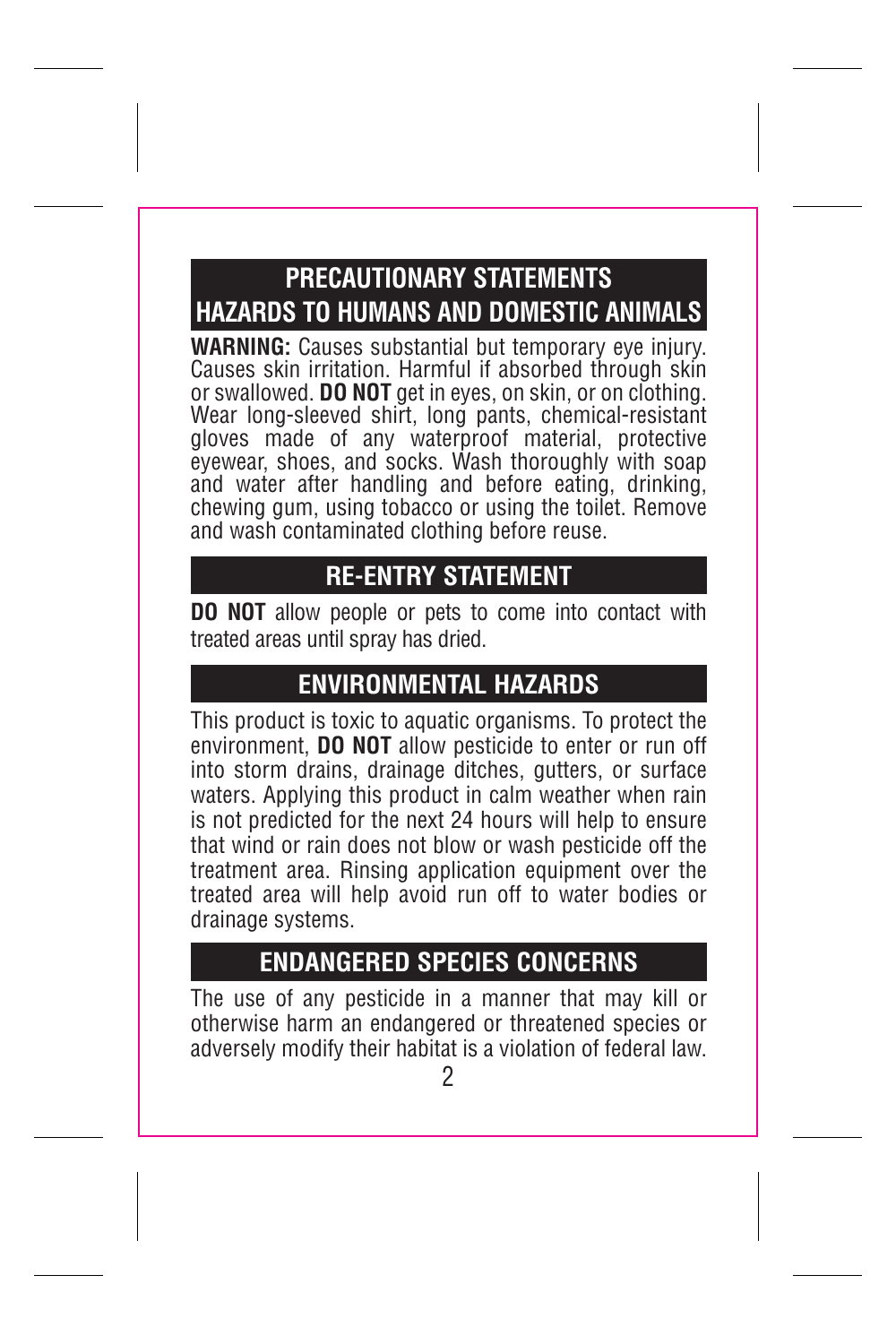## **PHYSICAL AND CHEMICAL HAZARDS**

**COMBUSTIBLE. DO NOT** use or store near heat or open flame.

#### **DIRECTIONS FOR USE**

It is a violation of federal law to use this product in a manner inconsistent with this labeling.

#### **READ ENTIRE LABEL BEFORE USING THIS PRODUCT.**

This product is a selective systemic grass killer to eliminate existing weedy grasses growing in and around plant beds, landscapes, and individual shrubs, and trees (See **Tolerant Plants**). This product can be used through a hose-end sprayer according to the directions of the sprayer used or through a tank-type sprayer. This product can also be used around listed fruit and vegetable areas (see **Table 2**) wherever listed weedy grasses occur. Use only tank-type sprayers.

#### **WEEDY GRASSES CONTROLLED**

This product kills most annual and hard-to-kill perennial grasses up to 1 foot high, including the following examples, in one or two applications. Younger, actively growing seedling weeds are more easily killed than older, mature, well-established grassy weeds that may require a repeat application for control. Adding oil concentrate may help control grassy weeds.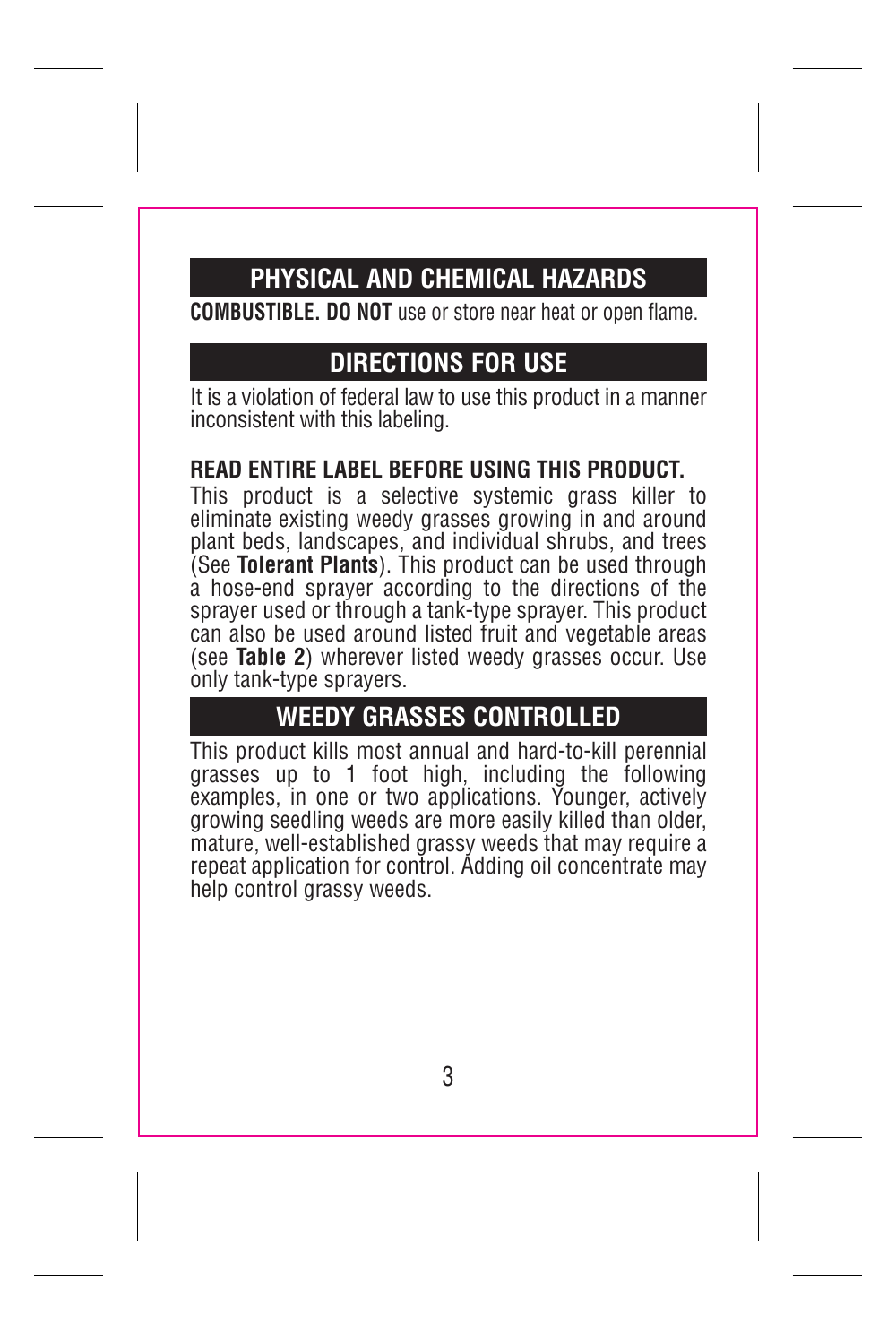#### **WEEDY GRASSES CONTROLLED (Continued)**

**Barnyardgrass Bermudagrass** Broadleaf Signalgrass Crabgrass, Large Crabgrass, Smooth Fall Panicum Foxtail, Giant Foxtail, Green Foxtail, Yellow Goosegrass Johnsongrass, Seedling Johnsongrass, Rhizome

Junglerice Lovegrass Orchardgrass, Seedling Quackgrass Tall Fescue Seedling Texas Panicum Shattercane/Wildcane Wild Proso Millet Wirestem Muhly Witchgrass Wooly Cupgrass

**Note:** This product does not control sedge (including Nutsedge or Nutgrass), Annual Bluegrass, or broadleaf weeds. Red Fescue, Chewings Fescue, Hard Fescue, and Dichondra Turfs are also tolerant to this product.

#### **APPLICATION TIMING**

Apply when grassy weeds are actively growing, not exceeding the minimum of days from application to harvest when used on vegetables and fruits. Warm sunny weather will accelerate systemic movement from leaves and stems down to the roots to give complete kill. **DO NOT** mow or cut off tops of weeds before spraying. **DO NOT** apply if rainfall is expected within one hour following application. Growth of treated grass stops soon after application. Grass turns yellow and dies within one to three weeks depending on the grass species, stage of growth and weather conditions. Cool weather, drought, and heat stress slow activity.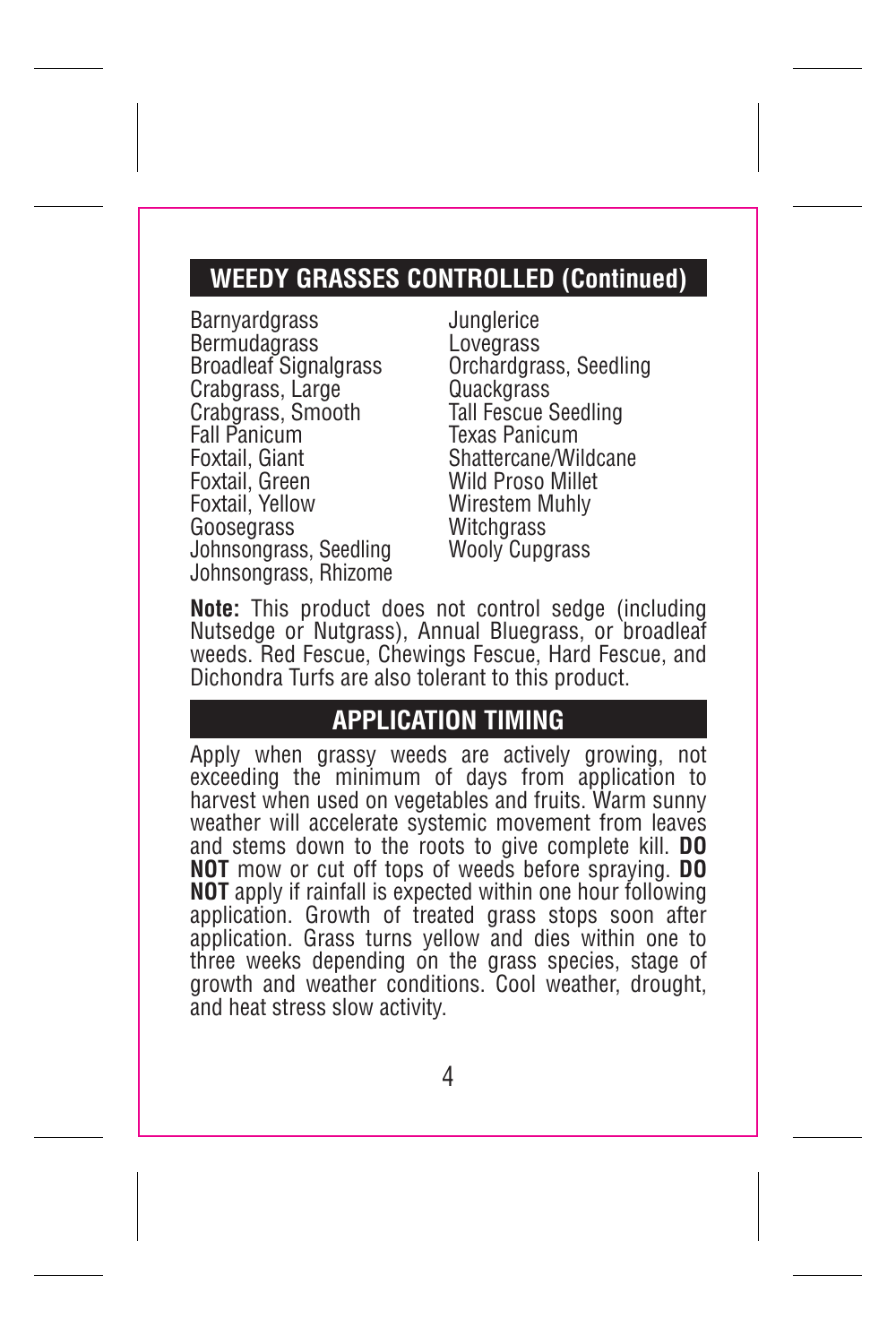#### **TABLE 1. Hi-Yield® Grass Killer Postemergence Grass Herbicide (Concentrate) and Oil Concentrate Dilution**

| <b>Water</b><br>(qals) | Hi-Yield®<br>Postemergence<br><b>Grass Herbicide</b> | <b>Grass Killer</b> | Oil<br>Concentrate*           |                | Cover-<br>age<br>(sqft) |
|------------------------|------------------------------------------------------|---------------------|-------------------------------|----------------|-------------------------|
|                        | <b>Fluid</b><br><b>Ounces</b>                        | Thsp.               | <b>Fluid</b><br><b>Ounces</b> | Tbsp.          |                         |
|                        |                                                      | $\overline{2}$      |                               | $\overline{2}$ | 1,800                   |
| 3                      | 3                                                    | 6                   | 3                             | 6              | 5.400                   |
| 5                      | 5                                                    | 10                  | 5                             | 10             | 9,000                   |
| 8                      | 8                                                    | 16                  | 8                             | 16             | 14.400                  |

One gallon of spray will treat 1,800 square feet.

\*To prevent leaf burn of desirable plants, **DO NOT** use oil concentrate when comfort index (temperature ˚F + humidity) exceeds 150.

## **HOSE-END SPRAYER APPLICATION**

**Water Dilution/Premixing Not Needed.** Determine the area to treat in square feet. Pour 1 fluid ounce of this product and 1 fluid ounce oil concentrate in the hose-end sprayer bottle for each 1,800 square feet treated. Apply 1 fluid ounce per gallon. After application, wash the sprayer with a dilute soap solution and rinse according to the sprayer instructions.

**Water Dilution/Premixing Needed.** Some hose-end applicators recommend premixing liquid products with water before pouring into the sprayer bottle. Read the hose-end sprayer instructions for treatments at 1 fluid ounce per 1,800 square feet. Clean the sprayer after use according to the sprayer instructions.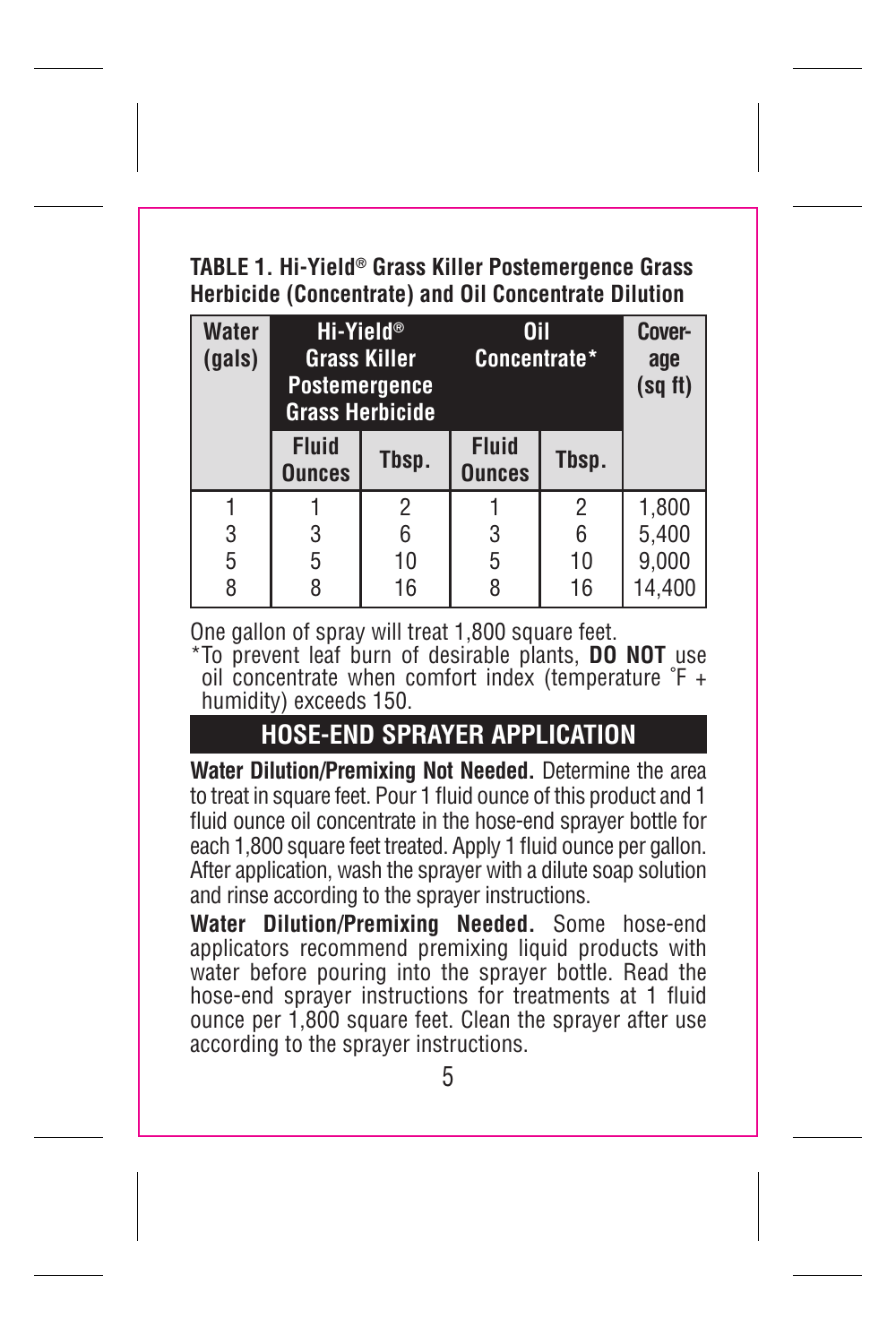## **TANK SPRAYER APPLICATION**

Mix 1 fluid ounce of this product plus 1 fluid ounce oil concentrate per 1 gallon water; spray to just wet the unwanted weedy grasses. One gallon of spray will treat 1,800 square feet. Wash sprayer by flushing soapy water through the sprayer; then flushing clean water through the sprayer.

#### **Important:**

For spot treating grassy weeds near lawns and around sensitive plants, a tank-type sprayer is recommended. Spray carefully to avoid spray or drift contact with desirable plants. If drift occurs, wash foliage immediately with water.

#### **FLOWERS, BEDDING PLANTS, EVERGREENS SHRUBS, TREES AND ORNAMENTAL GROUNDCOVERS**

This product may be applied over the top of desirable plants infested by weedy grasses, or as a directed spray to weedy grasses at the labeled rate. **DO NOT** exceed dosage rate per gallon of spray. Most ornamental species tested have been found tolerant to this product (see **Tolerant Plants** list). However, use with caution around the following plants as they may be damaged if spray contacts foliage: Azaleas (var. Snow), Japanese Privet, Potentilla, Snow in Summer, Red Oak, White Oak and ornamental grass.

This product may also be used on the following nonbearing food plants. **DO NOT** apply within 1 year of harvest.

| Avocados | Dates        | Fias   | Olives |
|----------|--------------|--------|--------|
| Plums    | Pomegranates | Prunes |        |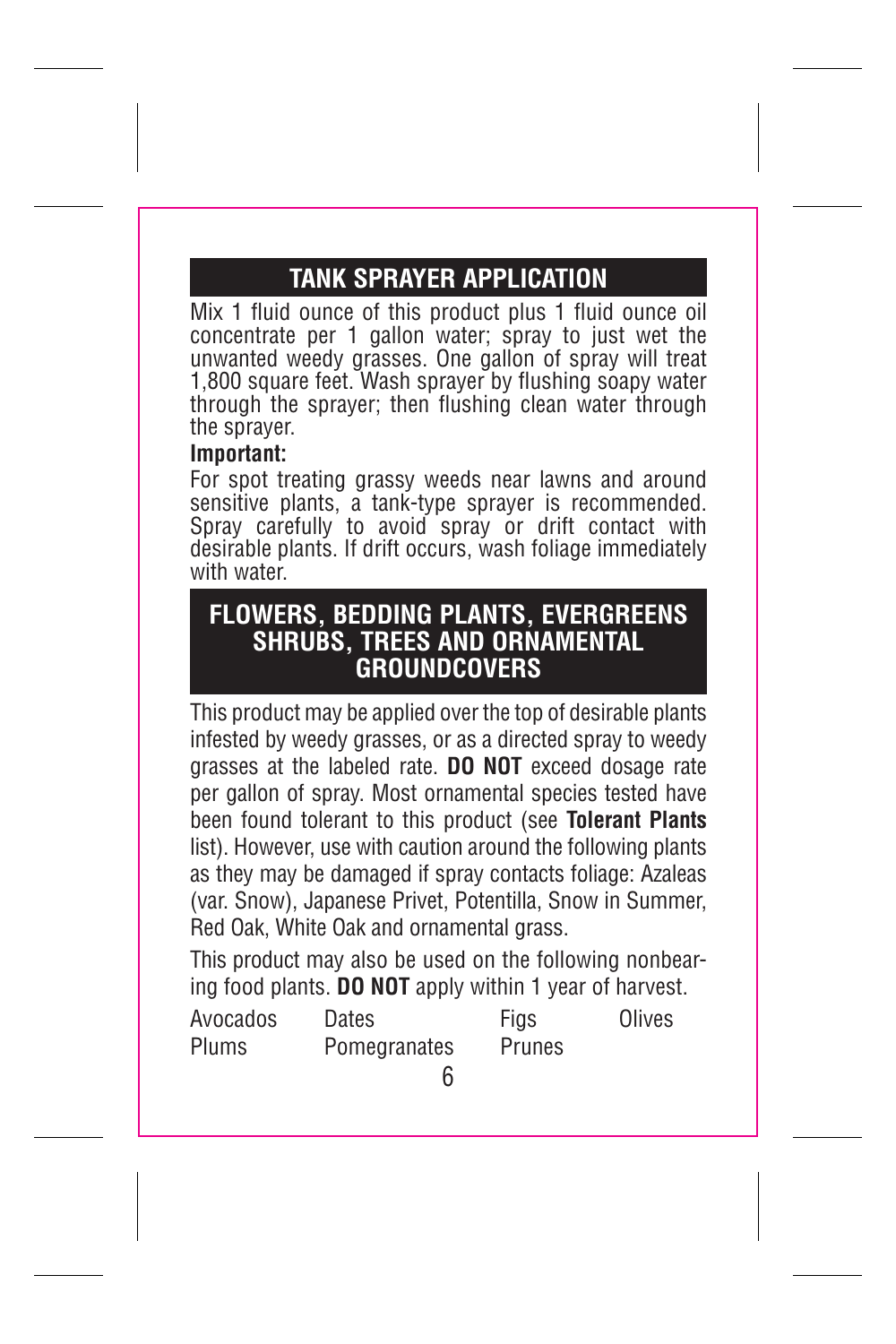#### **FRUITS AND VEGETABLES (use only with tank-type sprayers)**

Use this product on the fruits and vegetables listed in **Table 2. Fruits and Vegetables. DO NOT** apply on or around any fruits and vegetables not listed on this label, especially Sweet Corn. **Apply on and around tolerant fruits and vegetables with a tank-type sprayer only.** A second application may be made to all listed fruits and vegetables except Peanut, Root Vegetables, and Strawberry.

The quantities presented in **Table 1. Hi-Yield® Grass Killer Postemergence Grass Herbicide** do not exceed the registered rates for the fruits and vegetables listed. **DO NOT** exceed the quantities presented.

## **STORAGE AND DISPOSAL**

#### **PESTICIDE STORAGE**

**DO NOT** allow this product to freeze. **DO NOT** store below 32° F or above 100° F. Store unused product in original container only, out of reach of children and animals. **NEVER TRANSFER THIS PRODUCT TO ANOTHER CONTAINER FOR STORAGE.** Pesticide Disposal and Container Handling

**Nonrefillable Container. DO NOT** reuse or refill this container. **If empty:** Place in trash or offer for recycling, if available.

**If partly filled:** Call your local solid waste agency for disposal instructions. Never place unused product down any indoor or outdoor drain.

**NOTE:** Buyer assumes all risks of use, storage, or handling of this product not in strict accordance with directions given herewith. Voluntary Purchasing Groups, Inc. warrants this product to conform to the chemical description on the label and for the purposes stated on the label.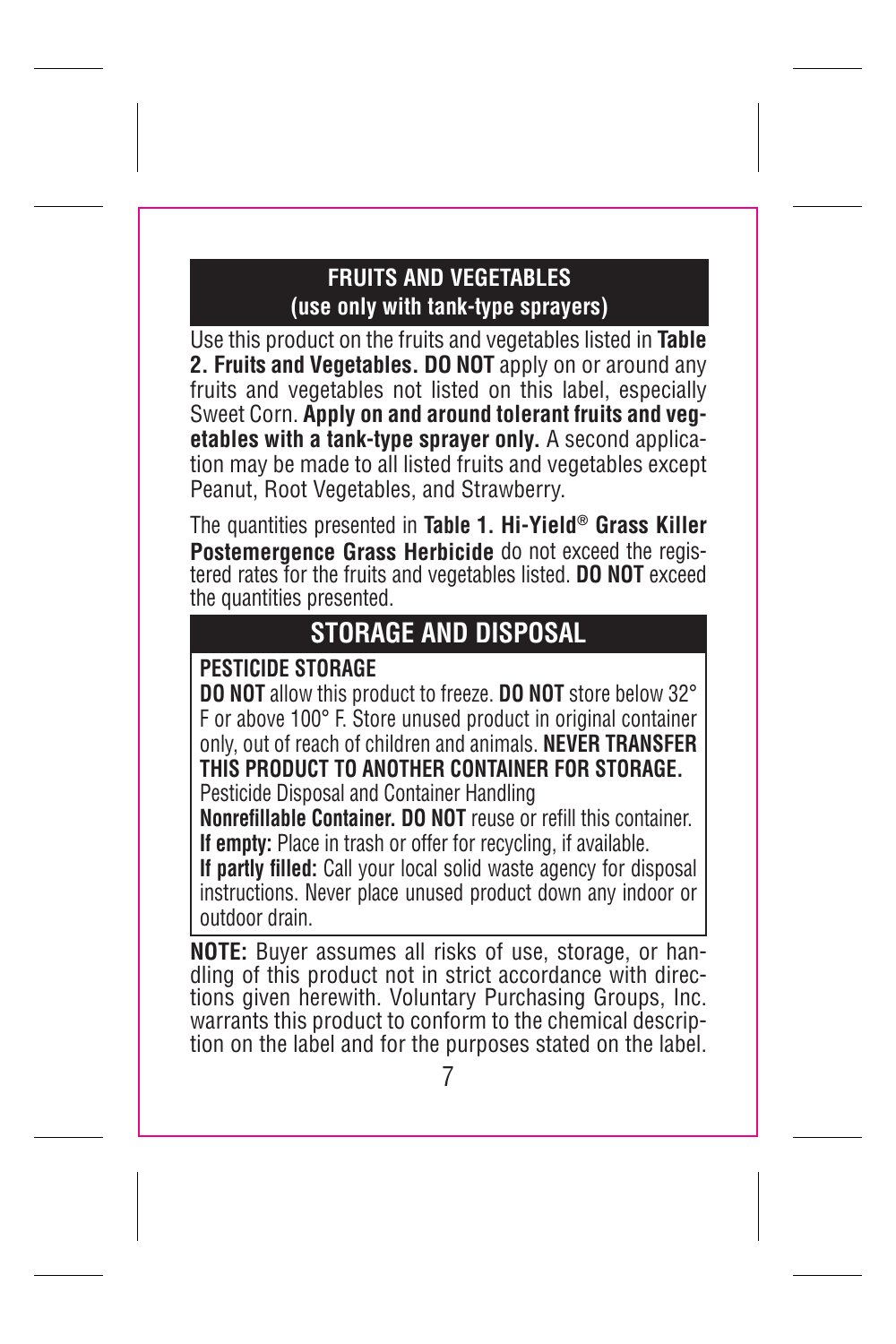| <b>TABLE 2. FRUITS AND VEGETABLES</b> |                                                                                 |
|---------------------------------------|---------------------------------------------------------------------------------|
| <b>CROP</b>                           | <b>MINIMUM TIME FROM</b><br><b>LAST APPLICATION</b><br><b>TO HARVEST (days)</b> |
| Apple                                 | 14                                                                              |
| Apricot                               | 25                                                                              |
| Artichoke (California only)           | $\overline{7}$                                                                  |
| Asparagus                             | 1                                                                               |
| Beans (Green)                         | 15                                                                              |
| Beans (Dry)                           | 30                                                                              |
| Beet (Garden)                         | 60                                                                              |
| Blackberry                            | 45                                                                              |
| Blueberry <sup>1</sup>                | 30                                                                              |
| Broccoli                              | 30                                                                              |
| Cabbage                               | 30                                                                              |
| Cantaloupe                            | 14                                                                              |
| Carrots                               | 30                                                                              |
| Cauliflower                           | 30                                                                              |
| Celery                                | 30                                                                              |
| Cherries (Sweet and Sour)             | 25                                                                              |
| Citrus                                | 15                                                                              |
| Crabapple                             | 14                                                                              |
| Cranberries <sup>1</sup>              | 60                                                                              |
| 8                                     |                                                                                 |

The limit of any liability incurred shall be the purchase price paid by the User or Buyer.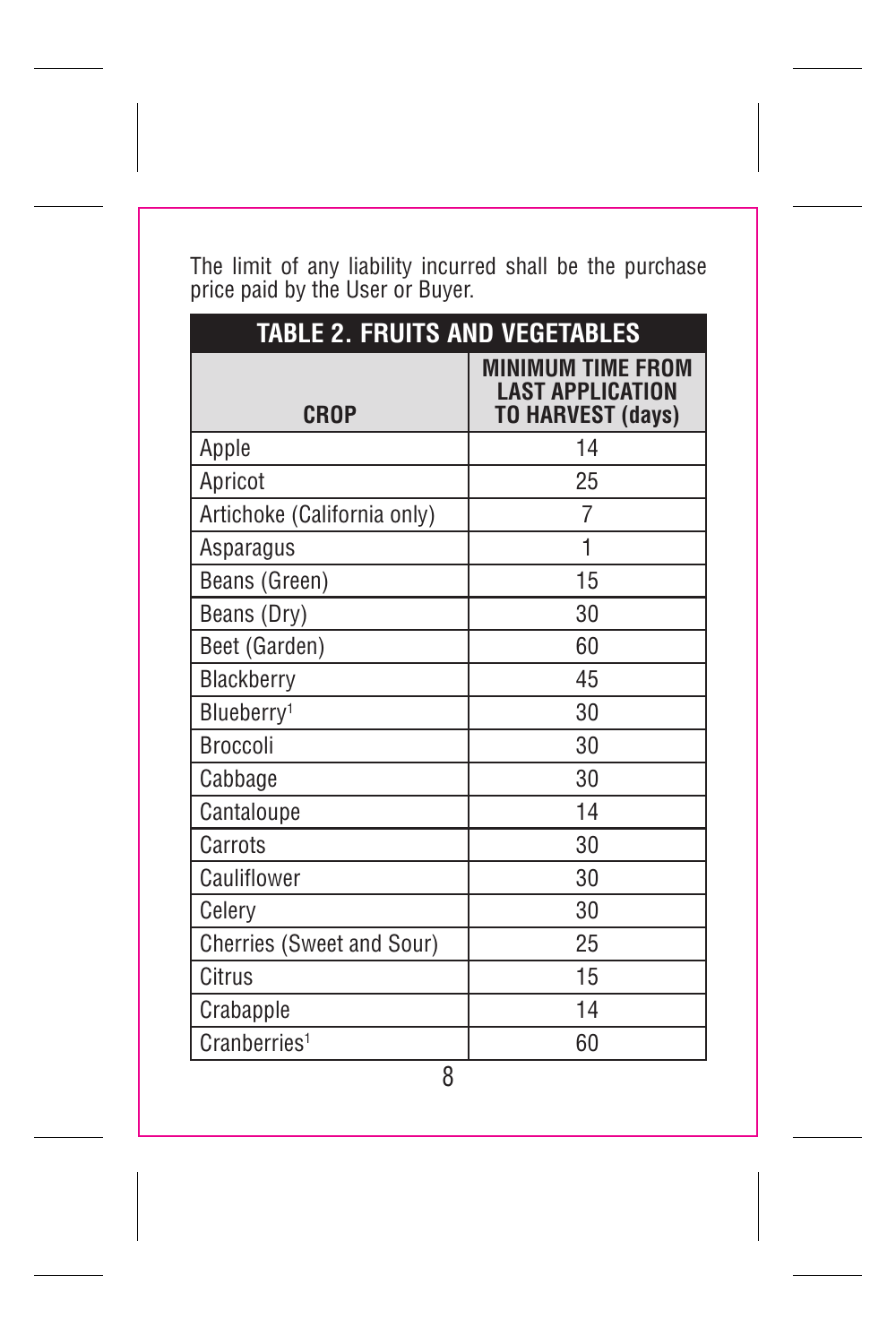| TABLE 2. FRUITS AND VEGETABLES (continued) |                                                                                 |  |  |  |
|--------------------------------------------|---------------------------------------------------------------------------------|--|--|--|
| <b>CROP</b>                                | <b>MINIMUM TIME FROM</b><br><b>LAST APPLICATION</b><br><b>TO HARVEST (days)</b> |  |  |  |
| Cucumber                                   | 14                                                                              |  |  |  |
| Dill <sup>1</sup>                          | 14                                                                              |  |  |  |
| Eggplant                                   | 20                                                                              |  |  |  |
| Endive (Florida only)                      | 15                                                                              |  |  |  |
| Grape                                      | 50                                                                              |  |  |  |
| Horseradish                                | 60                                                                              |  |  |  |
| Lentils <sup>1</sup>                       | 50                                                                              |  |  |  |
| Lettuce, head                              | 30                                                                              |  |  |  |
| Lettuce, leaf                              | $\overline{1}5$                                                                 |  |  |  |
| Loganberry                                 | 45                                                                              |  |  |  |
| Mint                                       | 20                                                                              |  |  |  |
| Muskmelon                                  | 14                                                                              |  |  |  |
| Nectarine                                  | 25                                                                              |  |  |  |
| Okra <sup>1</sup>                          | 14                                                                              |  |  |  |
| Onion, Garlic                              | $\overline{30}$                                                                 |  |  |  |
| Peach                                      | 25                                                                              |  |  |  |
| Peanut <sup>2</sup>                        | 40                                                                              |  |  |  |
| Pear                                       | 14                                                                              |  |  |  |
| Peas (Green)                               | 15                                                                              |  |  |  |
| Peas (Dry)                                 | 30                                                                              |  |  |  |
| Pepper                                     | 20                                                                              |  |  |  |
| Potato                                     | 30                                                                              |  |  |  |
| Pumpkin                                    | 14                                                                              |  |  |  |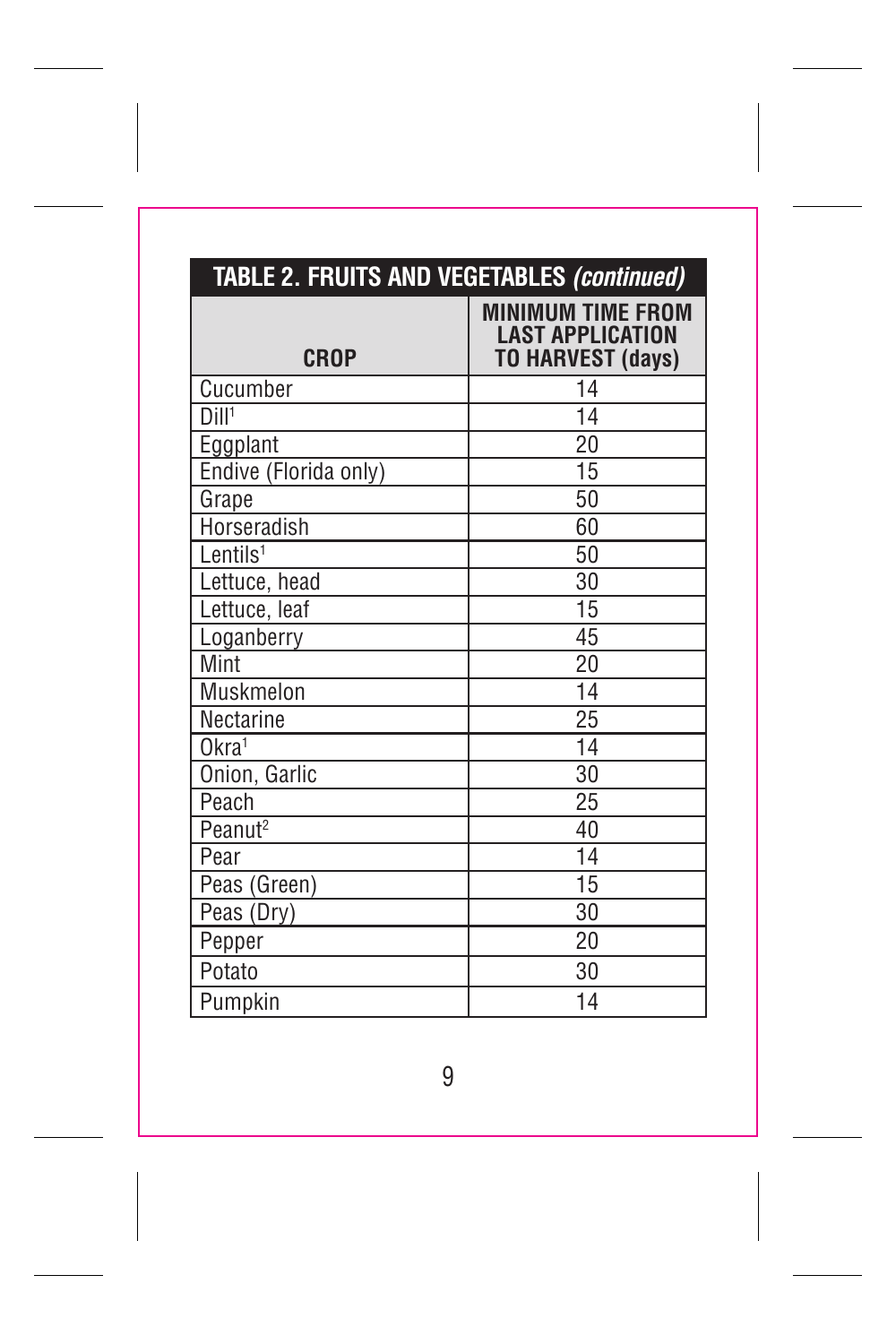| TABLE 2. FRUITS AND VEGETABLES (continued)                                                                                                                                                                                                                                                    |                                                                                 |  |  |  |  |
|-----------------------------------------------------------------------------------------------------------------------------------------------------------------------------------------------------------------------------------------------------------------------------------------------|---------------------------------------------------------------------------------|--|--|--|--|
| <b>CROP</b>                                                                                                                                                                                                                                                                                   | <b>MINIMUM TIME FROM</b><br><b>LAST APPLICATION</b><br><b>TO HARVEST (days)</b> |  |  |  |  |
| Quince                                                                                                                                                                                                                                                                                        | 14                                                                              |  |  |  |  |
| Raspberry                                                                                                                                                                                                                                                                                     | 45                                                                              |  |  |  |  |
| Root Vegetables <sup>1, 2</sup><br>(except sugar beet)<br>Black salsify<br>Celeriac<br>Chervil, turnip-rooted<br>Chicory<br><b>Edible burdock</b><br>Ginseng<br>Oriental radish<br>Parsley, turnip-rooted<br>Parsníp<br>Radish<br>Rutabaga<br>Salsify<br>Skirret<br>Spanish salsify<br>Túrnip | 14                                                                              |  |  |  |  |
| Spinach                                                                                                                                                                                                                                                                                       | 15                                                                              |  |  |  |  |
| Squash (all)                                                                                                                                                                                                                                                                                  | 14                                                                              |  |  |  |  |
| Strawberry <sup>2</sup>                                                                                                                                                                                                                                                                       | 7                                                                               |  |  |  |  |
| Tomato                                                                                                                                                                                                                                                                                        | 20                                                                              |  |  |  |  |
| <b>Tree Nuts</b>                                                                                                                                                                                                                                                                              | 15                                                                              |  |  |  |  |
| Watermelon                                                                                                                                                                                                                                                                                    | 14                                                                              |  |  |  |  |

1 Not for use in California

2 Use no more than one application per season. Up to two applications per season may be made on all other plants.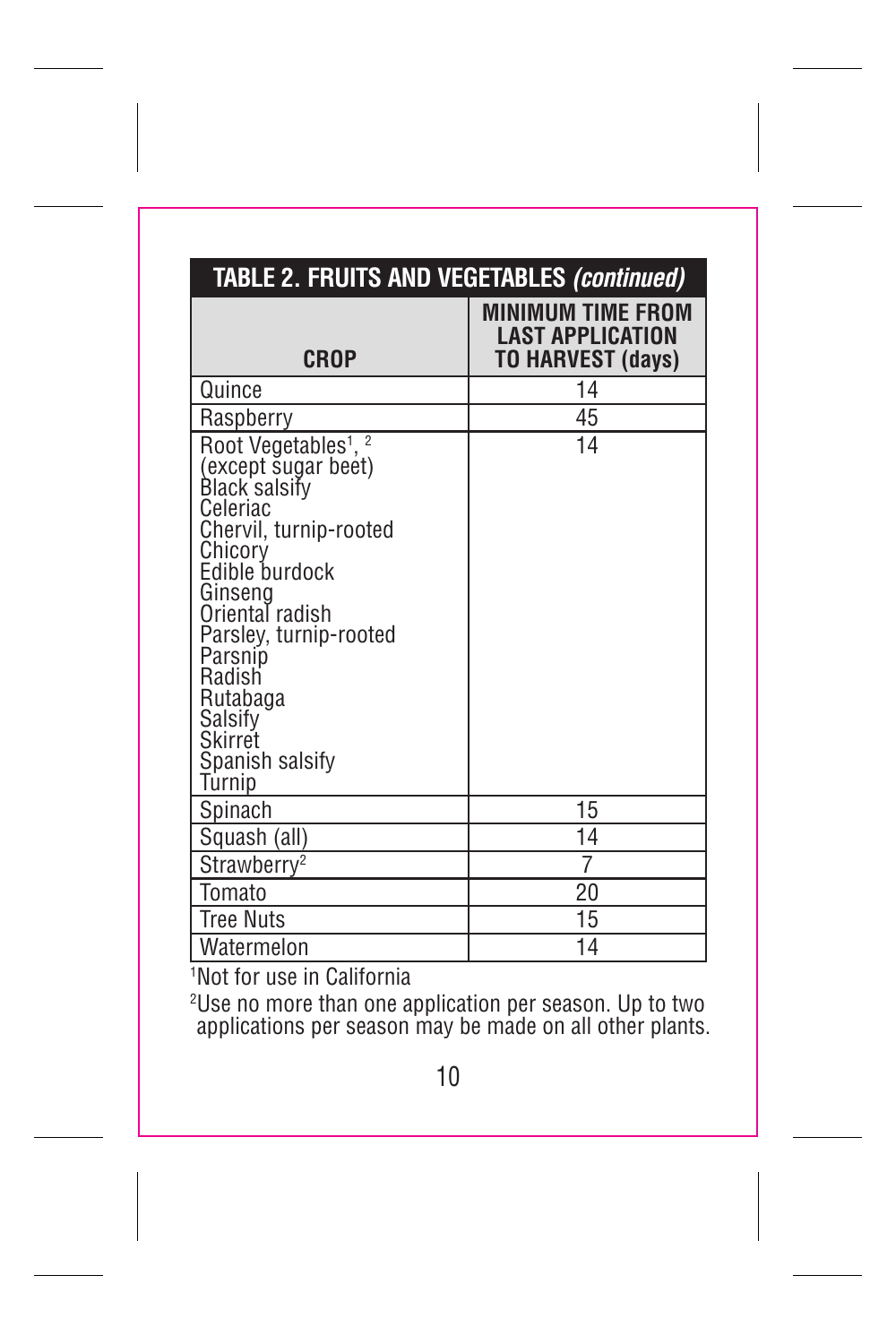| <b>TOLERANT PLANTS</b> |  |  |
|------------------------|--|--|
|                        |  |  |

#### **Trees - Common Name (Scientific Name)**

Acacia, knife leaf (*Acacia cultriformis*) Arborvitae, Eastern (*var. Teehny*) (*Thuja occidentalis*) Arborvitae, Berk man's, Oriental (*Thuja orientalis*) (*Platycladus orientalis*) Ash, green (*Fraxinus pennsylva nicum*) Ash, mountain (*Sorbus aucuparia*) Ash, mountain (*Sorbus americana decora*) Ash, white (*Fraxinus americana*) Basswood, American (*Tilia americana*) Berkman's, Oriental (*Thuja orientali*s) Birch (*Betula sp.*) Birch, Asian white (var. Japonica) (*Betula platyphylla*) Birch, European white (*Betula pendula*)

Birch, paper (*Betula papyrifera*) Birch, river, black or red (*Betula nigra*) Black locust (*Robinia pseudo acacia*) Bottle-brush (*Callistemon lanceolatus*) (*Callistemon citrinu*s) Bottle tree (*Brachychiton populneus*) Brisbane box tree (*Tristania conferta*) Cajeput tree (*Melaleuca quinque nervia*) Carob tree (*Ceratonia siliqua*) Carrot wood (*Cupaniopsis anacardioides*) Catalpa, Southern (*Catalpa bignonioides*) Cherry, black (*Prunus serotina*) Cherry, Carolina (*Prunus caroliniana 'compacta*')

Crabapple, flowering (var. Dalgo, Radiant, Red splendor, Royalty, Vanguard, Sylvestris, Domestic) (*Malus sp.*) Cypress, false (*Chamaecyparis pisifera*) Cypress, Italian (*Cupressus semper virens*) Cypress, leyland (*Cupressocyparis leylandii*) Dogwood, flowering (*Cornus florida*) Dogwood, pagoda (*Cornus alternifolia*) Dogwood, silky (*Cornus amomum*) Elm, Chinese evergreen (*Ulmus parvifolia*) **Eucalvotus** (*Eucalyptus robusta, E. lehmannii, E. nicholii, E. grandis*) Fir (*Abies sp.*)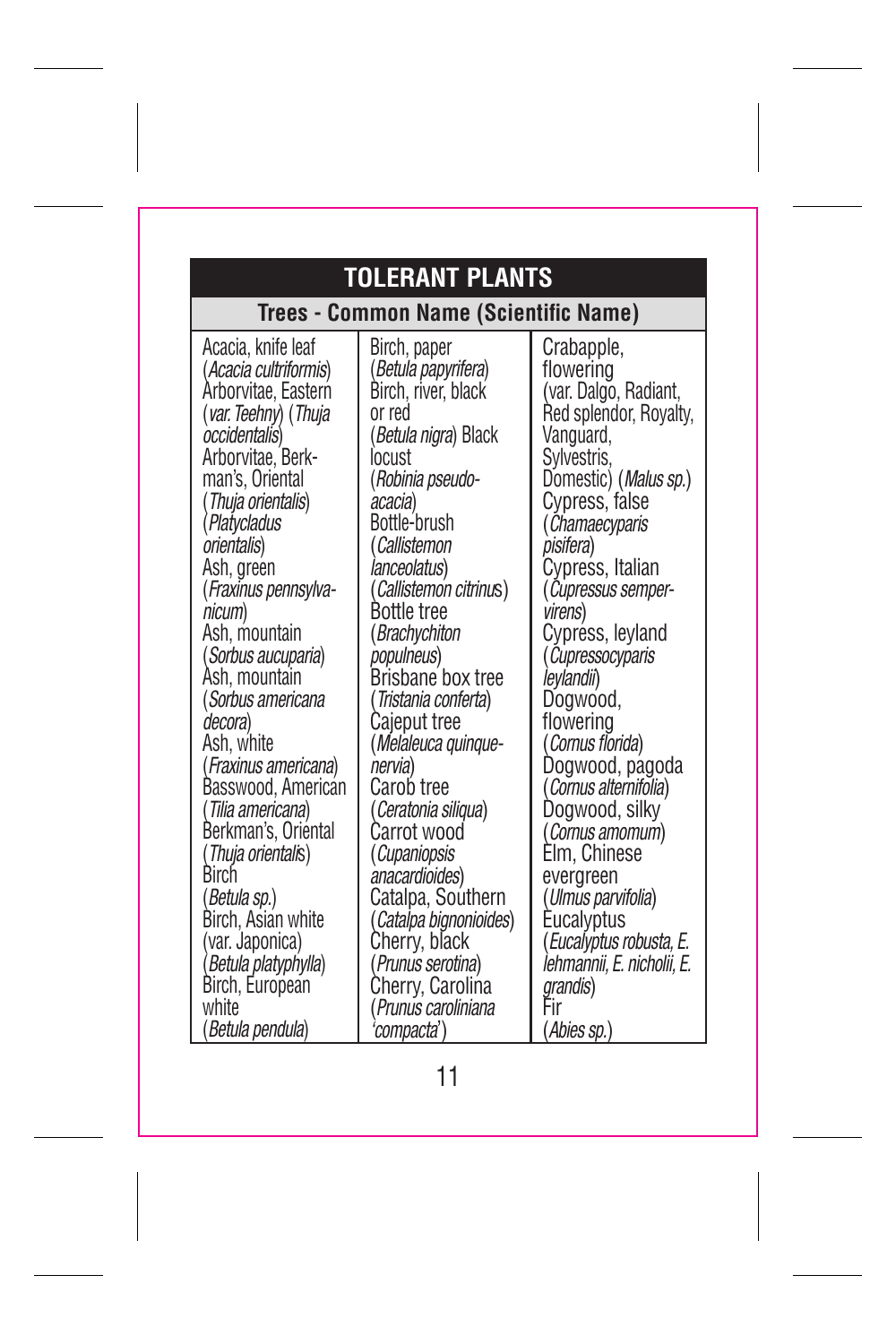| TOLERANT PLANTS |
|-----------------|
|-----------------|

## **Trees - Common Name (Scientific Name)** *continued*

| Fir, Douglas<br>(Pseudotsuga<br>menziesii)<br>Fir. Frasíer<br>(Abies fraseri)<br>Fir. white<br>(Abies concolor)<br>Goldenrain tree<br>(Koelreuteria<br>paniculata)<br>Guava<br>(Psidium littorale)<br>Guava, pineapple<br>(Feijoa sellowiana)<br>Gum, blue<br>(Eucalyptus globulus)<br>Gum. lemon-<br>scented | Holly, Chinese<br>(var. Bufordii.<br>Rotunda) (llex<br>comuta)<br>Holly, hybrid<br>var. Nellie Stevens)<br>(lex spares)<br>Holly, Japanese<br>(var. convexa.<br>compacta, helleri,<br>hooaendom)<br>(Ilex crenata)<br>Holly, yaupon<br>(Ilex vomitoria)<br>fronbark, red<br>(Eucalyptus<br>sideroxylon)<br>Jacaranda | Linden, littleleaf<br>(Tilia cordata)<br>Locust, honey<br>(Gleditsia triacanthos<br><i>inermis</i> )<br>Loguat<br>(Eriobotrya japonica)<br>Magnolia, Southern<br>(Magnolia grandiflora)<br>Maple, Japanese<br>(Acer palmatum)<br>Maple, red<br>(Acer rubrum)<br>Maple, silver<br>(Acer saccharinum)<br>Mimosa tree<br>(silktree) (Albizia<br>julibrissin) |
|---------------------------------------------------------------------------------------------------------------------------------------------------------------------------------------------------------------------------------------------------------------------------------------------------------------|----------------------------------------------------------------------------------------------------------------------------------------------------------------------------------------------------------------------------------------------------------------------------------------------------------------------|-----------------------------------------------------------------------------------------------------------------------------------------------------------------------------------------------------------------------------------------------------------------------------------------------------------------------------------------------------------|
|                                                                                                                                                                                                                                                                                                               |                                                                                                                                                                                                                                                                                                                      |                                                                                                                                                                                                                                                                                                                                                           |
|                                                                                                                                                                                                                                                                                                               |                                                                                                                                                                                                                                                                                                                      |                                                                                                                                                                                                                                                                                                                                                           |
|                                                                                                                                                                                                                                                                                                               |                                                                                                                                                                                                                                                                                                                      |                                                                                                                                                                                                                                                                                                                                                           |
|                                                                                                                                                                                                                                                                                                               |                                                                                                                                                                                                                                                                                                                      |                                                                                                                                                                                                                                                                                                                                                           |
|                                                                                                                                                                                                                                                                                                               |                                                                                                                                                                                                                                                                                                                      |                                                                                                                                                                                                                                                                                                                                                           |
|                                                                                                                                                                                                                                                                                                               |                                                                                                                                                                                                                                                                                                                      |                                                                                                                                                                                                                                                                                                                                                           |
|                                                                                                                                                                                                                                                                                                               |                                                                                                                                                                                                                                                                                                                      |                                                                                                                                                                                                                                                                                                                                                           |
|                                                                                                                                                                                                                                                                                                               |                                                                                                                                                                                                                                                                                                                      |                                                                                                                                                                                                                                                                                                                                                           |
|                                                                                                                                                                                                                                                                                                               |                                                                                                                                                                                                                                                                                                                      |                                                                                                                                                                                                                                                                                                                                                           |
| (Corymbia citriodora)                                                                                                                                                                                                                                                                                         | (Jacaranda                                                                                                                                                                                                                                                                                                           | Myoporum                                                                                                                                                                                                                                                                                                                                                  |
| (Eucalvotus                                                                                                                                                                                                                                                                                                   | mimosifolia)                                                                                                                                                                                                                                                                                                         | (Myoporum laetum)                                                                                                                                                                                                                                                                                                                                         |
| citriodora)                                                                                                                                                                                                                                                                                                   | Kentucky coffee                                                                                                                                                                                                                                                                                                      | New Zealand                                                                                                                                                                                                                                                                                                                                               |
| Gum, red box                                                                                                                                                                                                                                                                                                  | tree                                                                                                                                                                                                                                                                                                                 | Christmas tree                                                                                                                                                                                                                                                                                                                                            |
| (Eucalyptus polyan-                                                                                                                                                                                                                                                                                           | Gymnocladus dioicus)                                                                                                                                                                                                                                                                                                 | (Metrosideros                                                                                                                                                                                                                                                                                                                                             |
| themos)                                                                                                                                                                                                                                                                                                       | Larch, European                                                                                                                                                                                                                                                                                                      | excelsus)                                                                                                                                                                                                                                                                                                                                                 |
| Hackberry.                                                                                                                                                                                                                                                                                                    | (Larix europa)                                                                                                                                                                                                                                                                                                       | 0ak                                                                                                                                                                                                                                                                                                                                                       |
| common                                                                                                                                                                                                                                                                                                        | Laurel, Indian                                                                                                                                                                                                                                                                                                       | (Quercus sp.)                                                                                                                                                                                                                                                                                                                                             |
| (Celtis occidentalis)                                                                                                                                                                                                                                                                                         | (Ficus microcarpa                                                                                                                                                                                                                                                                                                    | Oak, water                                                                                                                                                                                                                                                                                                                                                |
| Hemlock,                                                                                                                                                                                                                                                                                                      | nitida)<br>Linden                                                                                                                                                                                                                                                                                                    | (Quercus nigra)                                                                                                                                                                                                                                                                                                                                           |
| Canadian                                                                                                                                                                                                                                                                                                      |                                                                                                                                                                                                                                                                                                                      | Oak. willow                                                                                                                                                                                                                                                                                                                                               |
| (Tsuga canadensis)                                                                                                                                                                                                                                                                                            | Tilia americana)                                                                                                                                                                                                                                                                                                     | (Quercus phellos)                                                                                                                                                                                                                                                                                                                                         |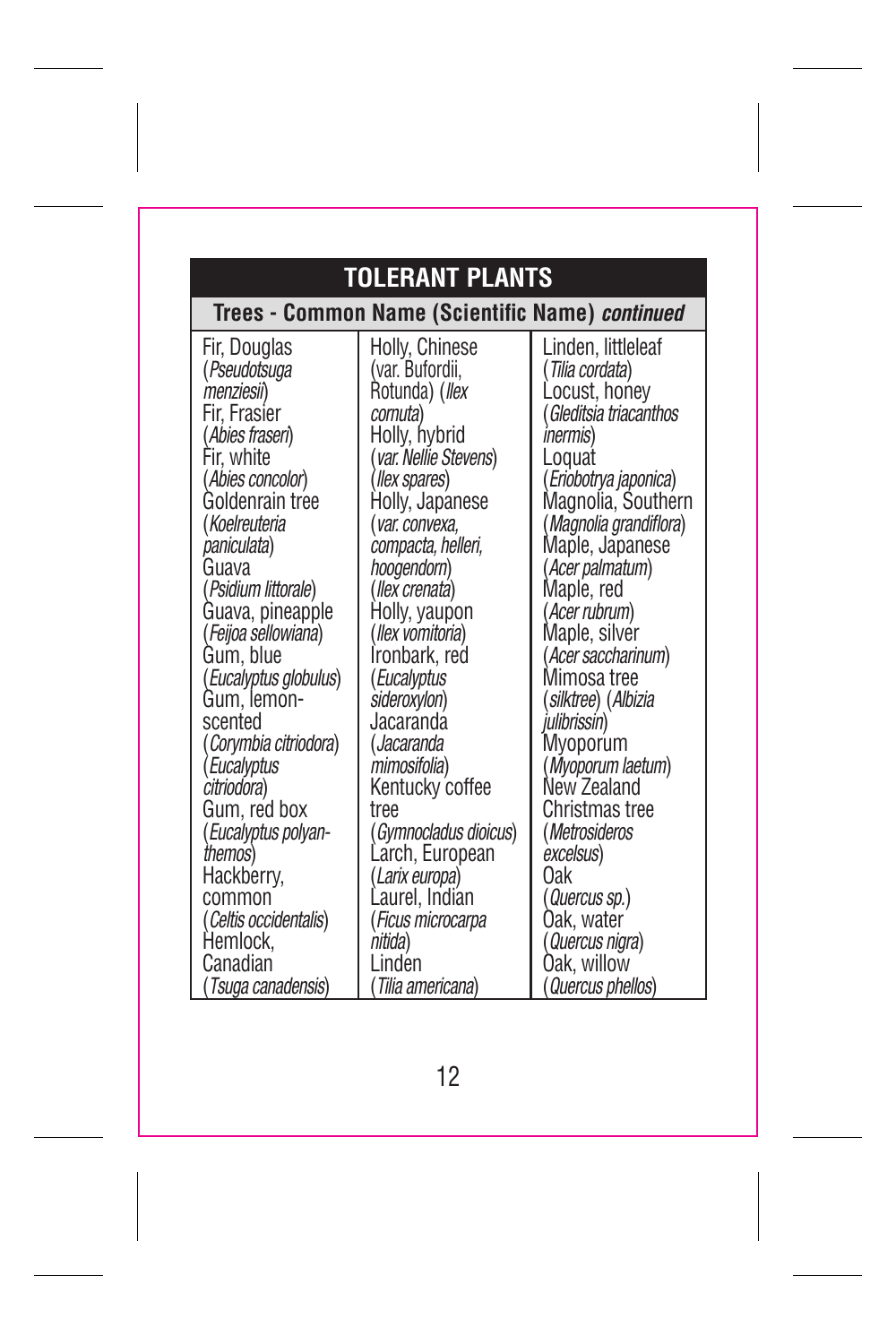|  |  |  | TOLERANT PLANTS |  |
|--|--|--|-----------------|--|
|  |  |  |                 |  |

## **Trees - Common Name (Scientific Name)** *continued*

| Olive Tree (Olea<br>europaea)<br>Olive. Russian<br>(Elaeagnus<br>angustifolia)<br>Orchid tree, purple<br>(Bauhinia variegata)<br>Osage orange<br>(Maclura pomifera)<br>Palm, Mediter-<br>ranean fan<br>(Chamaerops humilis)<br>Palm, pygmy date<br>(Phoenix roebelenii)<br>Palm, queen<br>(Arecastrum<br>romanzoffianum)<br>Palm, sago<br>(Cycas revoluta)<br>Palm, windmill<br>(Tracheocarpus<br>fortunei)<br>Palo verde, green<br>(Parkinsonia aculeata) | Pear, Ussurian<br>(Pvrus ussuriensis)<br>Pepper, Brazilian<br>Schinus terebinthifo-<br>lius) Pine, Aleppo<br>(Pinus halepensis)<br>Pine, Austrian<br>(Pinus nigra)<br>Pine, Canary Island<br>(Pinus canariensis)<br>Pine. Caribbean<br>slash<br>(Pinus caribaea)<br>Pine. Italian stone<br>(Pinus pinea)<br>Pine, jack<br>(Pinus banksiana)<br>Pine, Japanese<br>(Pinus parviflora)<br>Pine, Japanese<br>black<br>(Pinus thunbergii)<br>Pine, loblolly<br>(Pinus taeda) | Pine, shore<br>(Pinus contra)<br>Pine, slash<br>(Pinus elliottii)<br>Pine. Southern<br>(Pinus palustris)<br>Pine, Virginia<br>(Pinus virginiana)<br>Pine, Western<br>vellow<br>(Pinus ponderosa)<br>Pine, white<br>(Pinus parviflora)<br>Pine, white<br>(Pinus strobus)<br>Pine, yew<br>(Podocarpus macro-<br>phyllus)<br>Plum. wild<br>(Prunus americana)<br>Poplar, hybrid<br>(Populus alba)<br>Popular, tuliptree<br>(Liriodendron tulipifera) |
|------------------------------------------------------------------------------------------------------------------------------------------------------------------------------------------------------------------------------------------------------------------------------------------------------------------------------------------------------------------------------------------------------------------------------------------------------------|-------------------------------------------------------------------------------------------------------------------------------------------------------------------------------------------------------------------------------------------------------------------------------------------------------------------------------------------------------------------------------------------------------------------------------------------------------------------------|---------------------------------------------------------------------------------------------------------------------------------------------------------------------------------------------------------------------------------------------------------------------------------------------------------------------------------------------------------------------------------------------------------------------------------------------------|
|                                                                                                                                                                                                                                                                                                                                                                                                                                                            |                                                                                                                                                                                                                                                                                                                                                                                                                                                                         |                                                                                                                                                                                                                                                                                                                                                                                                                                                   |
|                                                                                                                                                                                                                                                                                                                                                                                                                                                            |                                                                                                                                                                                                                                                                                                                                                                                                                                                                         |                                                                                                                                                                                                                                                                                                                                                                                                                                                   |
| Paulownia royal                                                                                                                                                                                                                                                                                                                                                                                                                                            | Pine, Mugo                                                                                                                                                                                                                                                                                                                                                                                                                                                              | Popular, yellow                                                                                                                                                                                                                                                                                                                                                                                                                                   |
| (Paulownia<br>tomentosa)                                                                                                                                                                                                                                                                                                                                                                                                                                   | (Pinus muao)<br>Pine, ponderosa                                                                                                                                                                                                                                                                                                                                                                                                                                         | (Liriodendron tulipifera)<br>Purpleleaf, Bailey<br>acacia                                                                                                                                                                                                                                                                                                                                                                                         |
| Pear, common<br>(Pyrus communis)                                                                                                                                                                                                                                                                                                                                                                                                                           | (Pinus ponderosa)<br>Pine, red                                                                                                                                                                                                                                                                                                                                                                                                                                          | (Acacia baileyana)                                                                                                                                                                                                                                                                                                                                                                                                                                |
| Pear, evergreen<br>(Pyrus kawakamii)                                                                                                                                                                                                                                                                                                                                                                                                                       | (Pinus resinosa)<br>Pine, Scotch<br>(Pinus sylvestris)                                                                                                                                                                                                                                                                                                                                                                                                                  | Redwood, coast<br>(Seguoia semper-<br>virens)                                                                                                                                                                                                                                                                                                                                                                                                     |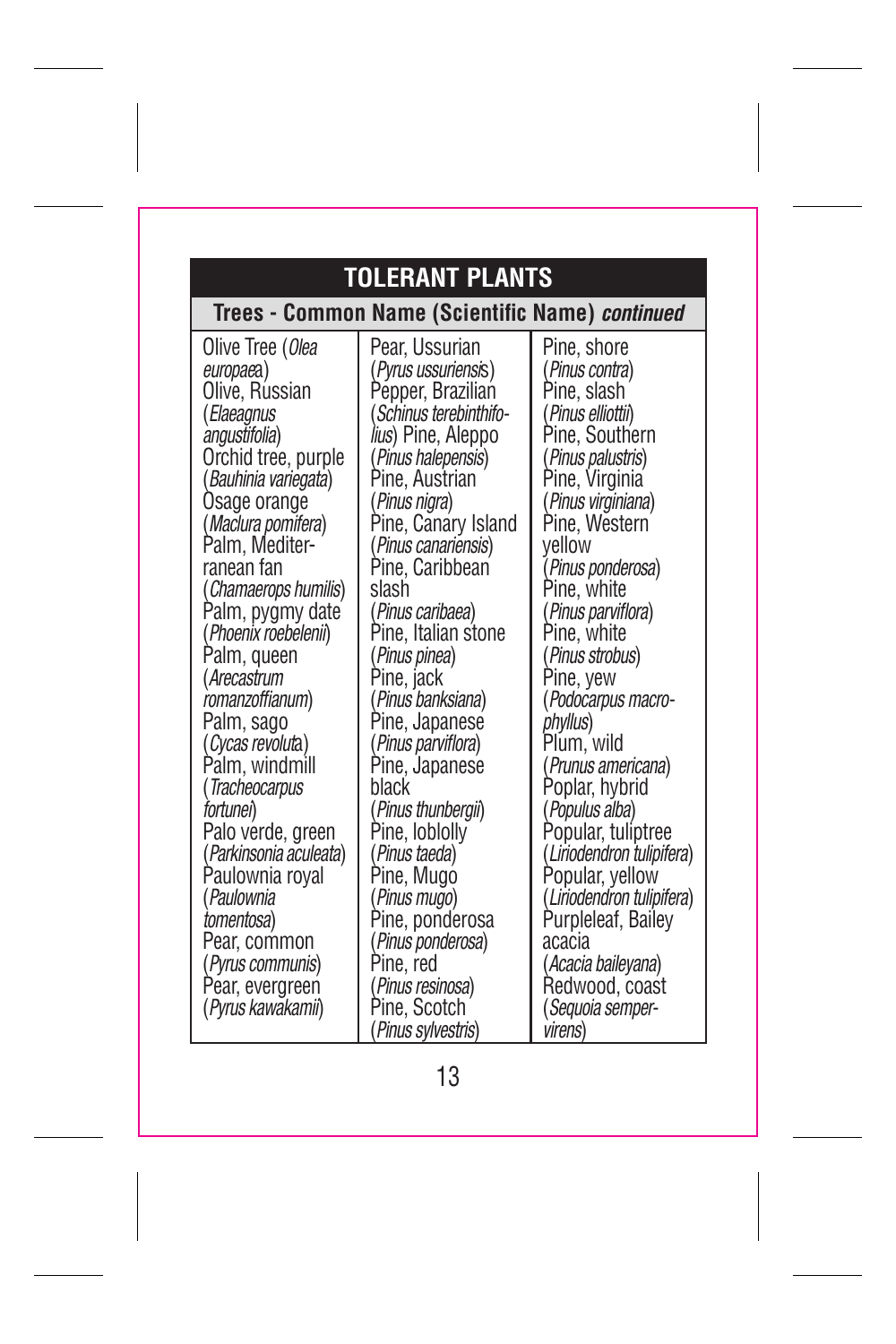**Trees - Common Name (Scientific Name)** *continued*

| Sandcherry,<br>Western<br>(Prunus bessevi)<br>Sensitive plant<br>(Mimosa pudica)<br>Silktree<br>(Albizia julibrissin)<br>Spruce, Black Hills<br>(var. Densata) (Picea<br><i>glauca</i> )<br>Spruce, Colorado<br>hfue<br>(Picea pungens)<br>Spruce, Norway<br>(Picea abies)<br>Spruce, white<br>(Picea glauca) | Strawberry tree<br>(Arbutus unedo)<br>Sumac, African<br>(Rhus lancea)<br>Sumac, standard<br>(Rhus lancea)<br>Sweetgum<br>(Liquidambar<br>strvaciflua)<br>Svcamore<br>(Platanus occidentalis)<br>Teatree. Australian<br>(Leptospermum<br>laevigatum)<br>Tipu tree<br>(Tipuana tipu)<br>Walnut, black<br>(Jualans nigra) | Weeping fig,<br>exotica<br>(Ficus beniamina)<br>Willow<br>Salix matsudana<br>tortuosa)<br>Willow. Australian<br>(Geijera parviflora)<br>Willow, desert<br>(Pittosporum<br><i>phillyreoides</i> )<br>Willow, peppermint<br>(Agonis flexuosa)<br>Yate, bushy<br>(Eucalvotus lehmannii)<br>Yew, English<br>(Taxus baccata) |
|---------------------------------------------------------------------------------------------------------------------------------------------------------------------------------------------------------------------------------------------------------------------------------------------------------------|------------------------------------------------------------------------------------------------------------------------------------------------------------------------------------------------------------------------------------------------------------------------------------------------------------------------|-------------------------------------------------------------------------------------------------------------------------------------------------------------------------------------------------------------------------------------------------------------------------------------------------------------------------|
|---------------------------------------------------------------------------------------------------------------------------------------------------------------------------------------------------------------------------------------------------------------------------------------------------------------|------------------------------------------------------------------------------------------------------------------------------------------------------------------------------------------------------------------------------------------------------------------------------------------------------------------------|-------------------------------------------------------------------------------------------------------------------------------------------------------------------------------------------------------------------------------------------------------------------------------------------------------------------------|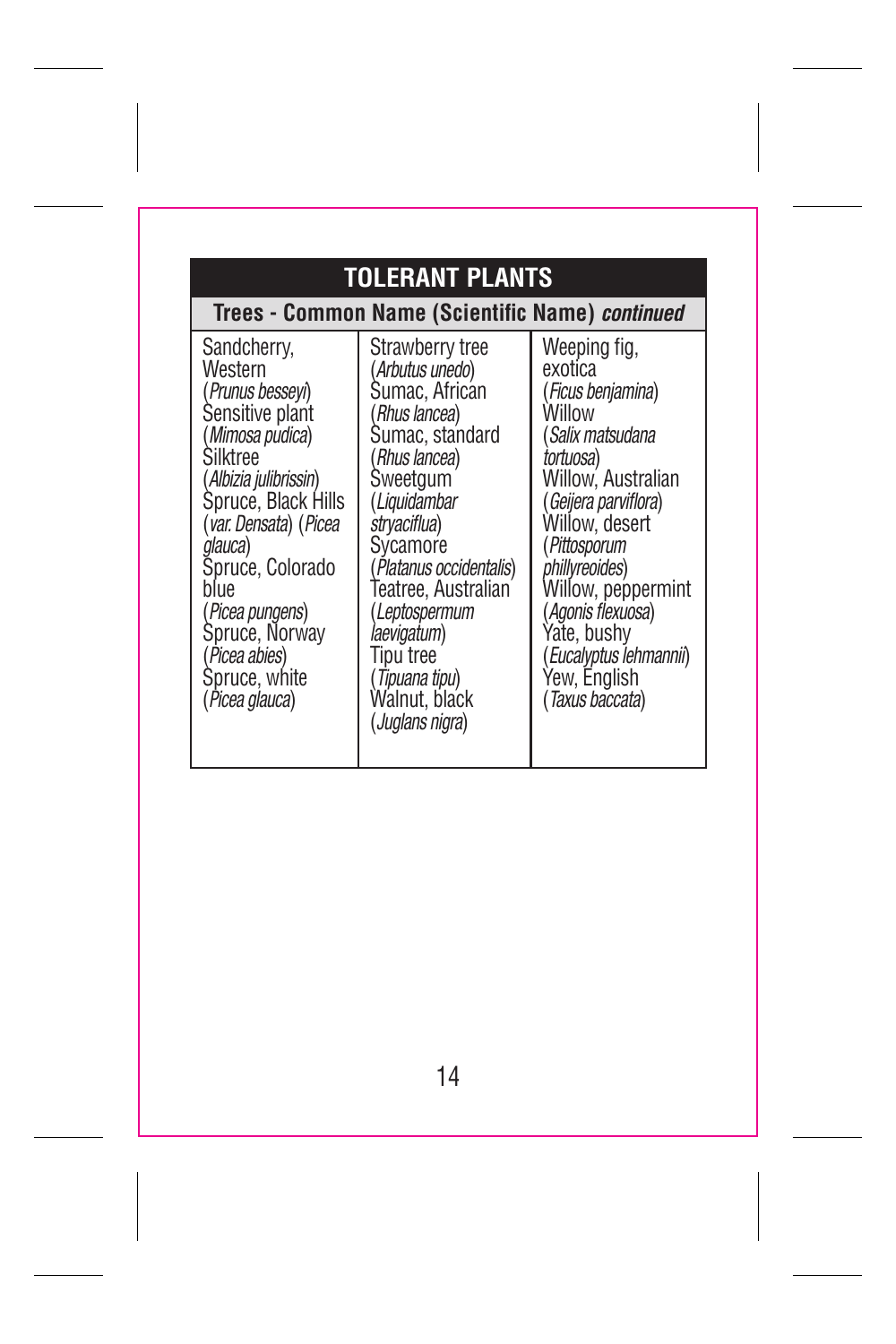|  |  |  | <b>TOLERANT PLANTS</b> |
|--|--|--|------------------------|
|  |  |  |                        |

## **Shrubs - Common Name (Scientific Name)**

| Abelia, glossy<br>(Abelia orandiflora)<br>Acacia, Bailey<br>(Acacia baileyana)<br>Acacia, knife leaf<br>(Acacia cultriformis)<br>Acacia, prostrate<br>(Acacia redolens)<br>Acacia, Sydney<br>golden wattle<br>(Acacia Iongifolia)<br>Andromeda<br>(Pieris japonica)<br>Arborvitae, Oriental<br>(Platycladus orientalis)<br>Arrowwood.<br>Southern<br>(Viburnum dentatum)<br>Azalea, mollis<br>hybrid<br>(R. x kosterianum)<br>Azalea, Northern<br>lights hybrid<br>(R. x kosterianum x R.<br>prinophyllum)<br>Bamboo, heavenly | Barberry, redleaf<br>(Berberis virginiana)<br>Bird of paradise<br>hush<br>(Caesalpinia gilliesii)<br>Bluebeard<br>(Caryopteris clando-<br>nensis)<br>Boxwood, African<br>(Myrsine africana)<br>Boxwood, common<br>(Buxus sempervirens)<br>Boxwood, Japanese<br>(var. Japonica) (Buxus<br>microphylla)<br>Buckthorn, alder<br>(Rhamnus frangula)<br>Buckthorn, glossy<br>(Rhamnus franqula)<br>Camellia<br>Camellia japonica)<br>Camellia sasangua)<br>Cedar<br>Juniperus virginiana)<br>Cedar, Eastern red<br>(var. Pyramidiformus, | Cherry, Nanking<br>(Prunus tomentosa)<br>Chokecherry sp.<br>(Aronia meloelata)<br>Copper plant,<br>Caribbean<br>(Euphorbia cotinifolia)<br>Cotoneaster.<br>bearberry<br>(Cotoneaster<br>dammerii)<br>Cotoneaster.<br>cranberry<br>(Cotoneaster<br><i>apiculata</i> )<br>Cotoneaster,<br>'lowfast' Peking<br>(Cotoneaster<br><i>acutifolius</i> )<br>Covote bush<br>(Baccharis pilularis)<br>Cranberry bush,<br>American<br>(Vibumum trilobum)<br>Cranberry bush,<br>aolden |
|--------------------------------------------------------------------------------------------------------------------------------------------------------------------------------------------------------------------------------------------------------------------------------------------------------------------------------------------------------------------------------------------------------------------------------------------------------------------------------------------------------------------------------|-------------------------------------------------------------------------------------------------------------------------------------------------------------------------------------------------------------------------------------------------------------------------------------------------------------------------------------------------------------------------------------------------------------------------------------------------------------------------------------------------------------------------------------|----------------------------------------------------------------------------------------------------------------------------------------------------------------------------------------------------------------------------------------------------------------------------------------------------------------------------------------------------------------------------------------------------------------------------------------------------------------------------|
|                                                                                                                                                                                                                                                                                                                                                                                                                                                                                                                                |                                                                                                                                                                                                                                                                                                                                                                                                                                                                                                                                     |                                                                                                                                                                                                                                                                                                                                                                                                                                                                            |
| (Nandina domestica)<br>Barberry, Japanese<br>(Berberis thunbergii)<br>Barberry, Korean<br>(Berberis koreana)                                                                                                                                                                                                                                                                                                                                                                                                                   | canearth<br>Cherry, brush<br>(Eugenia myrtifolia)<br>Cherry, Manchu<br>(Prunus tomentosa)                                                                                                                                                                                                                                                                                                                                                                                                                                           | (Vibumum opulus<br><i>aureum</i> )<br>Crape myrtle<br>(Lagestromia indica)                                                                                                                                                                                                                                                                                                                                                                                                 |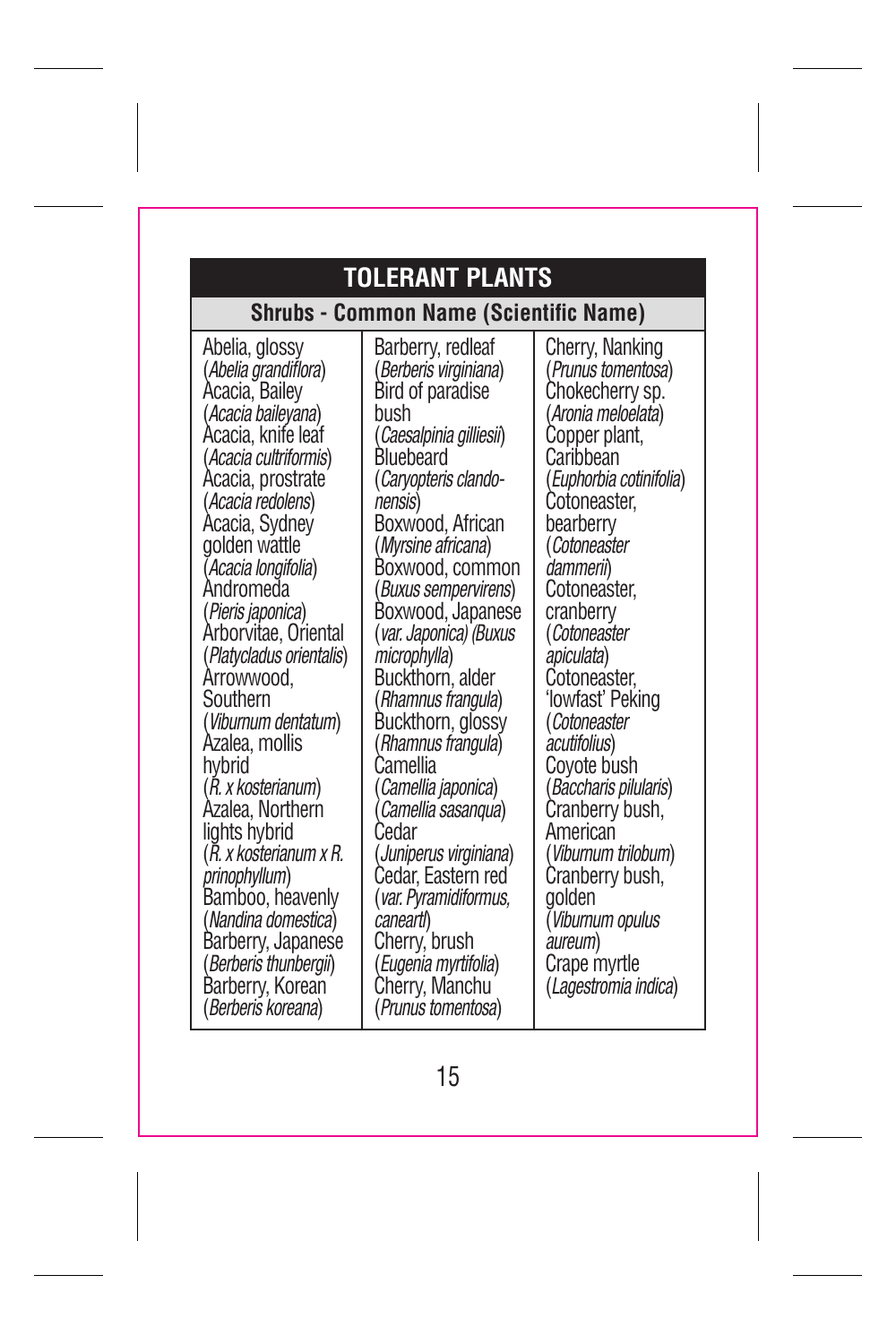#### **Shrubs - Common Name (Scientific Name)** *continued*

Currant, alpine (*Ribes alpinum*) Dogwood, red osier (*Cornus stolonifera*) Elaeagnus (*Elaeagnus umbellat*a) Escallonia<br>(*Escallonia fradesii*) (*Escallonia fradesii*) (*Escallonia rubia*) Euonymus (*Euonymus japonica)* Euonymus. evergreen (var. Golden, Silver king) Euonymus, winged (*Euonymus alata*) Fig, creeping (*Ficus repens*) **Firethorn** (*Pyracantha graberi*) Forsythia, greenstem (*Forsythia viridissima bronxensis*) Flax, New Zealand (*Phormium tenax*) Fuchsia, Australian (*Correa pulchella*)

Gardenia (*var. Mystery, Radicans*) (*Gardenia augusta*) (*Gardenia jasmi noides*) Gardenia, dwarf (var. Veitchii) (*Garde nia jasminoides*) Gold vine, Guinea (*Hibbertia scandens*) Hakea (*Hakea proteacea*) Hawthorn, Indian (*Raphiolepis indica*) Hibiscus, blue (*Alyogyne huegelli*) Hibiscus, Chinese (*Hibiscus rosasinensis*) Holly, dwarf Burford (var. Burfordii Nana) (*llex cornuta*) Honeysuckle, bush (*Diervilla lonicera*) Honeysuckle, cape (*Tecomaria capensis*) Hydrangea (*Hydrangea mac rophylla*)

Jasmine, Asiatic (*Trachelopsermum asiaticum*) Jasmine, orange (*Murraya paniculat*a) Jasmine, star (*Trachelospermum jasminoides*) Jasmine, winter (*Jasminum nudiflorum*) Jessamine, Carolina (*Gelsemium sempervirens*) Jojoba (*Simmondsia chinensis*) Juniper, Chinese (var. Maneyi, Old gold, Pfitzeriana, Sea green, Hekii, Nana, Torulosa, Pfitzeriana Aurea, Pfitzer, Golden Pfitzer) (*Juniperus chinensis*)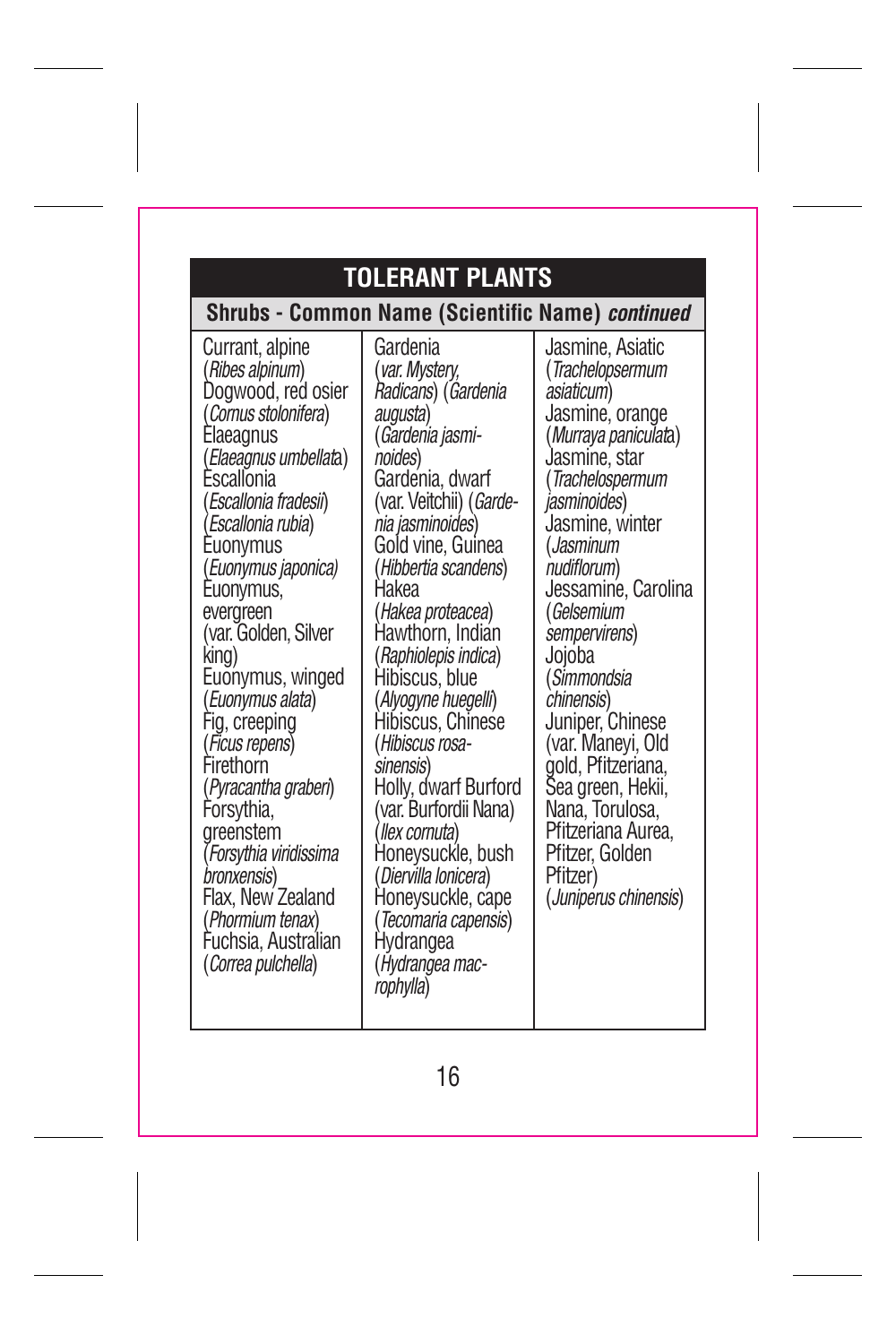#### **Shrubs - Common Name (Scientific Name)** *continued*

| Juniper, creeping    |
|----------------------|
| (var. Bluechip,      |
| Hughes, Plumosa,     |
| Prince of Wales,     |
| Webberi, Wiltonii,   |
| Bar Harbor, An-      |
| dorra, Variegata,    |
| Youngstown blue      |
| rug) (Juniperus      |
| horizontalis)        |
| Juniper, Ozark       |
| (Juniperus sp.)      |
| Juniper, Rocky       |
| Mountain             |
| (var. Blue heaven,   |
| Welchii, Wichita     |
| blue, Medova,        |
| Moffet,              |
| Pyramidal green,     |
| Springtime,          |
| Admiral)             |
| (Juniperus scopu-    |
| lorum)               |
| Juniper, savin       |
| (var. Skandia, Ar-   |
| cadia, Broadmoor,    |
| Buffalo, Pepin)      |
| (Juniperus sabina)   |
| Juniper, shore       |
| (var. Compacta)      |
| (Juniperus conferta) |

Juniper, tam (var. Tamariscifolia) (*Juniperus sabina*) Lantana, purple trailing (*Lantana montevi densis*) Laurustinus (*Viburnum tinus*) Lemonade sumac (*Rhus integrifolia*) Lilac, common purple (*Syringa vulgaris purpura*) Liriope, green (*Liriope muscari*) Liriope, variegated (*Liriope muscari*) Mickey Mouse bush (*Ochna serrulata*) Mirror plant, creeping (*Coprosma repens*) Mock orange (*Pittosporum tobira*) Mountain lilac, Carmel creeper (*Ceanothus griseus*)

Myrtle, dwarf (*Myrtus communis compacta*) Nandina, heavenly bamboo (*Nandina domestica*) **Nannyberry** (*Viburnum lantago*) Ninebark (*Physocarpus opuli folius*) (var. Aureus) (*Physocarpus opulifolius var. opulifolius*) Oleander (*Nerium oleander*) Orchid, rockrose (*Cistus purpureus*) Oregon grape (*Mahonia aquifolium*) Osmanthus, holly-leaf (*Osmanthus hetero phyllus*) Osmanthus, sweet olive (*Osmanthus fragrans*) Palm, natal (var. Green carpet tuttle) (*Carissa grandiflora*)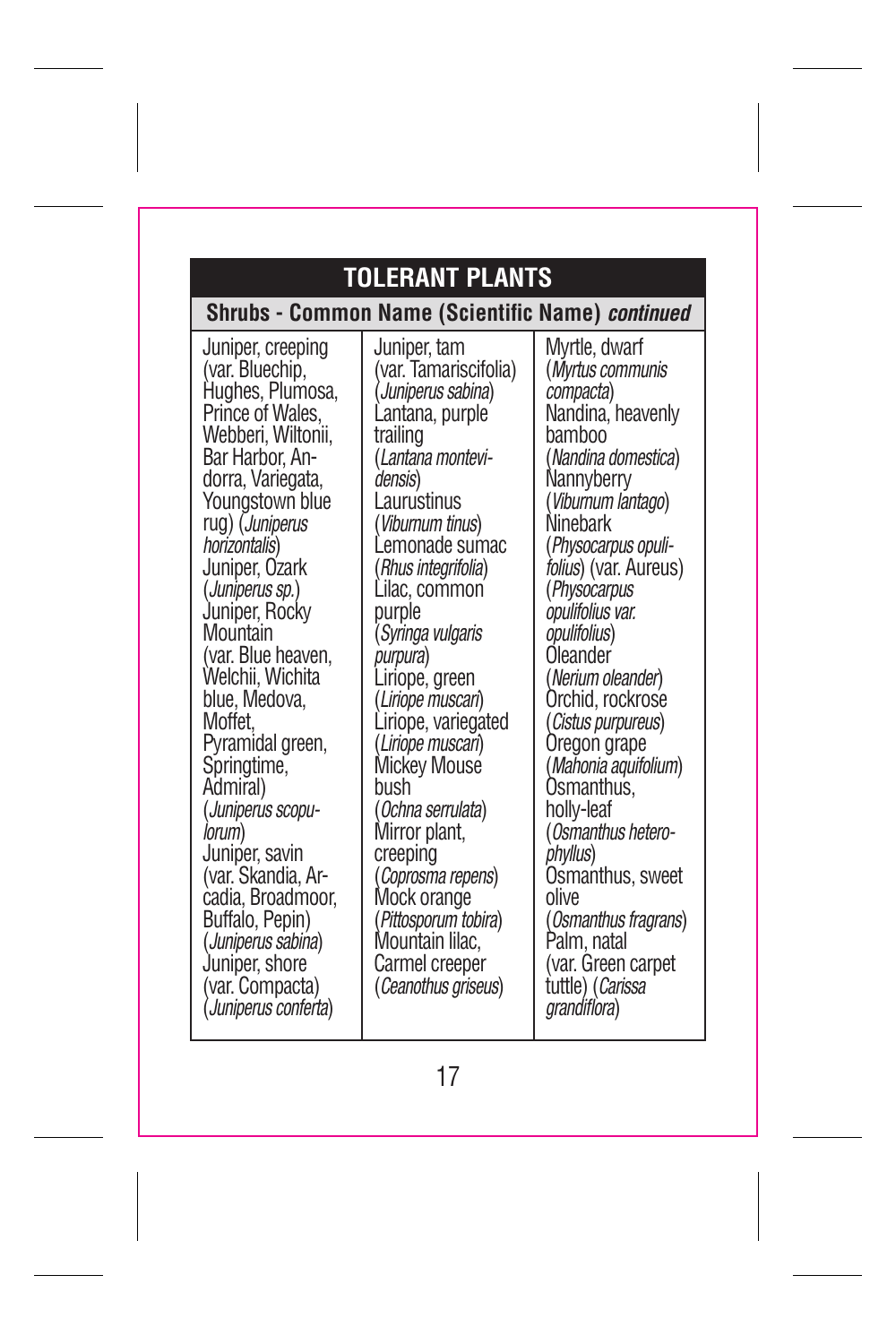# **Shrubs - Common Name (Scientific Name)** *continued*

| Pampas grass<br>(Cortederia selloana)<br>Photinia<br>(Photinia sp.)<br>Photinia, Fraser<br>(Photinia fraser)<br>Pinklady<br>(Rhaphiolepis indica)<br>Pink powder puff<br>(Calliandra haemato-<br>cephala)<br>Pittosporum, varie-<br>gated Japanese<br>(Pittosporum tobira<br>variegata)<br>Plumbago, cape<br>(Plumbago capensis)<br>Podocarpus, yew<br>(Podocarpus macro-<br>phyllus)<br>Princess flower<br>(Tibouchina urvilleana)<br>Privet<br>(Ligustrum indica)<br>Privet, glossy<br>(var. Lake Tresca)<br>(Ligustrum lucidum)<br>Privet, Japanese<br>(Liqustrum japonicum)<br>Privet. Texas<br>(Ligustrum texanum) | Privet. waxleaf<br>(Liqustrum japonicum)<br>Purple hop bush<br>(Dodonaea viscosa)<br>Pvracantha<br>(Pyracantha graberi)<br>Rhododendron sp.<br>Rhododendron -<br>Azalea)<br>(var. Hinocrimson,<br>Hershey red, Coral<br>blue, Hinodigiri,<br>Christmas cheer.<br>Pink ruffle.<br>Formosa flame.<br>Delaware Valley<br>white, New white)<br>Sandcherrv.<br>purpleleaf<br>(Prunus cistena)<br>Serviceberry,<br>Allegheny<br>(Amelanchier laevis)<br>Serviceberrv.<br>Saskatoon<br>(var. Regent) (Amel-<br>ànchier alnifolia)<br>Silver kina<br>(Euonymus japonica) | Sky flower, Brazilian<br>(Duranta<br>stenostachva)<br>Snowball bush<br>(Viburnum opulus<br>sterilis)<br>Spindle tree<br>(Euonvmus<br>kiautschovica)<br>Spiraea<br>(Spiraea vanhouteii)<br>(var. Anthony<br>Waterer. Froebellii.<br>Goldflame) (Spiraea<br><i>bumalda</i> ) (var. Fairy<br>Queen) (Spiraea<br>trilobataiovica) (var.<br>Snowbound)<br>(Spiraea<br>nipponicajovica)<br>Star plant, lavender<br>(Grewia<br>occidentalis)<br>Teatree. Australian<br>(Leptospermum<br>laevigatum)<br>Teatree. New<br>7ealand<br>(var. Red glow)<br>(Leptospermum<br>scoparium) |
|-------------------------------------------------------------------------------------------------------------------------------------------------------------------------------------------------------------------------------------------------------------------------------------------------------------------------------------------------------------------------------------------------------------------------------------------------------------------------------------------------------------------------------------------------------------------------------------------------------------------------|------------------------------------------------------------------------------------------------------------------------------------------------------------------------------------------------------------------------------------------------------------------------------------------------------------------------------------------------------------------------------------------------------------------------------------------------------------------------------------------------------------------------------------------------------------------|---------------------------------------------------------------------------------------------------------------------------------------------------------------------------------------------------------------------------------------------------------------------------------------------------------------------------------------------------------------------------------------------------------------------------------------------------------------------------------------------------------------------------------------------------------------------------|
|-------------------------------------------------------------------------------------------------------------------------------------------------------------------------------------------------------------------------------------------------------------------------------------------------------------------------------------------------------------------------------------------------------------------------------------------------------------------------------------------------------------------------------------------------------------------------------------------------------------------------|------------------------------------------------------------------------------------------------------------------------------------------------------------------------------------------------------------------------------------------------------------------------------------------------------------------------------------------------------------------------------------------------------------------------------------------------------------------------------------------------------------------------------------------------------------------|---------------------------------------------------------------------------------------------------------------------------------------------------------------------------------------------------------------------------------------------------------------------------------------------------------------------------------------------------------------------------------------------------------------------------------------------------------------------------------------------------------------------------------------------------------------------------|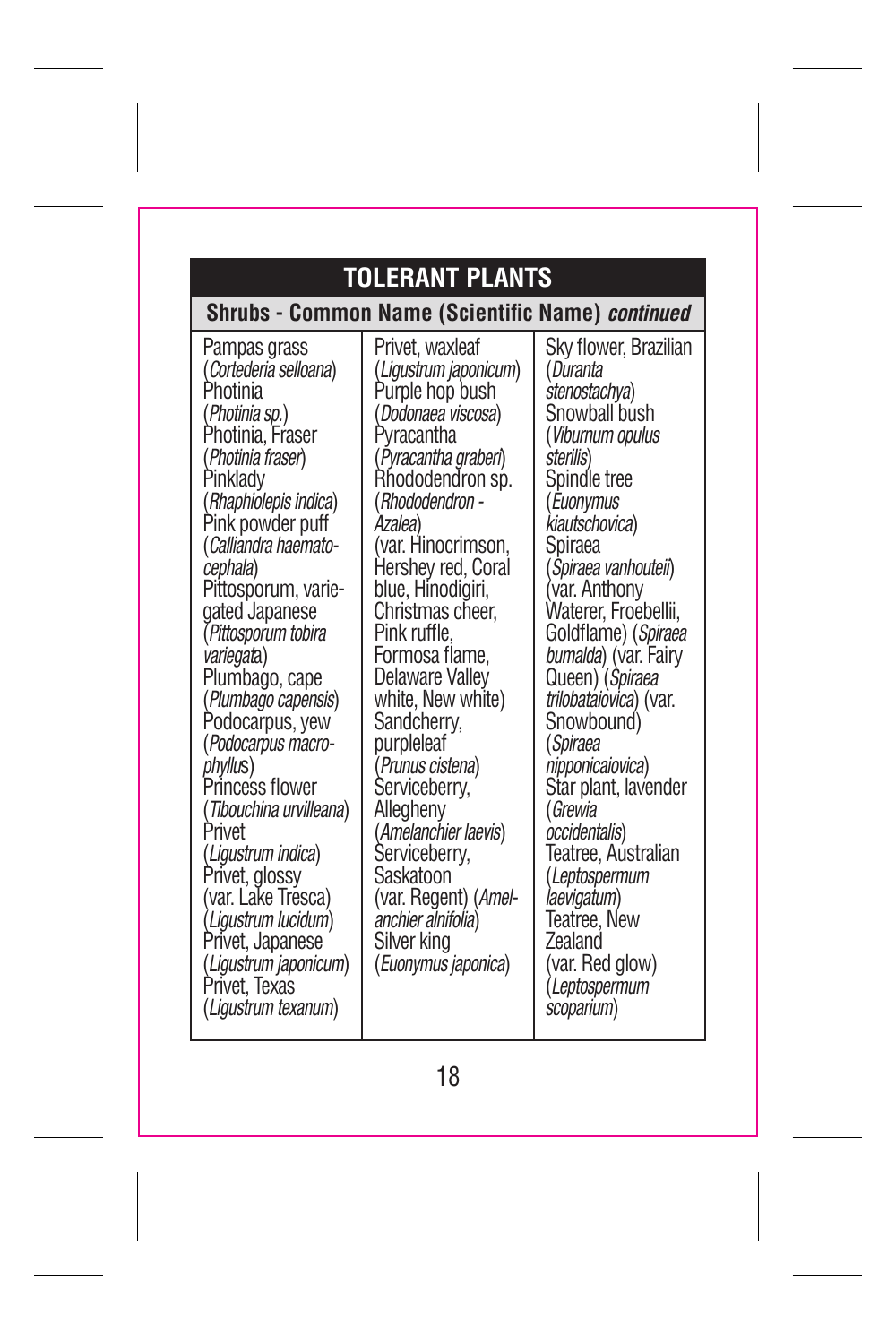# **Shrubs - Common Name (Scientific Name)** *continued*

Viburnum, Japanese (*Viburnum japonicum*) Viburnum, Sandankwa (*Viburnum sus pensum*)<br>Wayfaring tree (*Viburnum lantanoides*) Weeping fig, exotica (*Ficus benjamina*)

Wheelers dwarf, Variegated (var. Wheeler) (*Pit tosporum tobira*) Yellow bells (T*ecoma stans*) Yesterday-todayand-tomorrow (*Brunfelsia calycina*) Yew (*Taxus cuspitata vigatum*)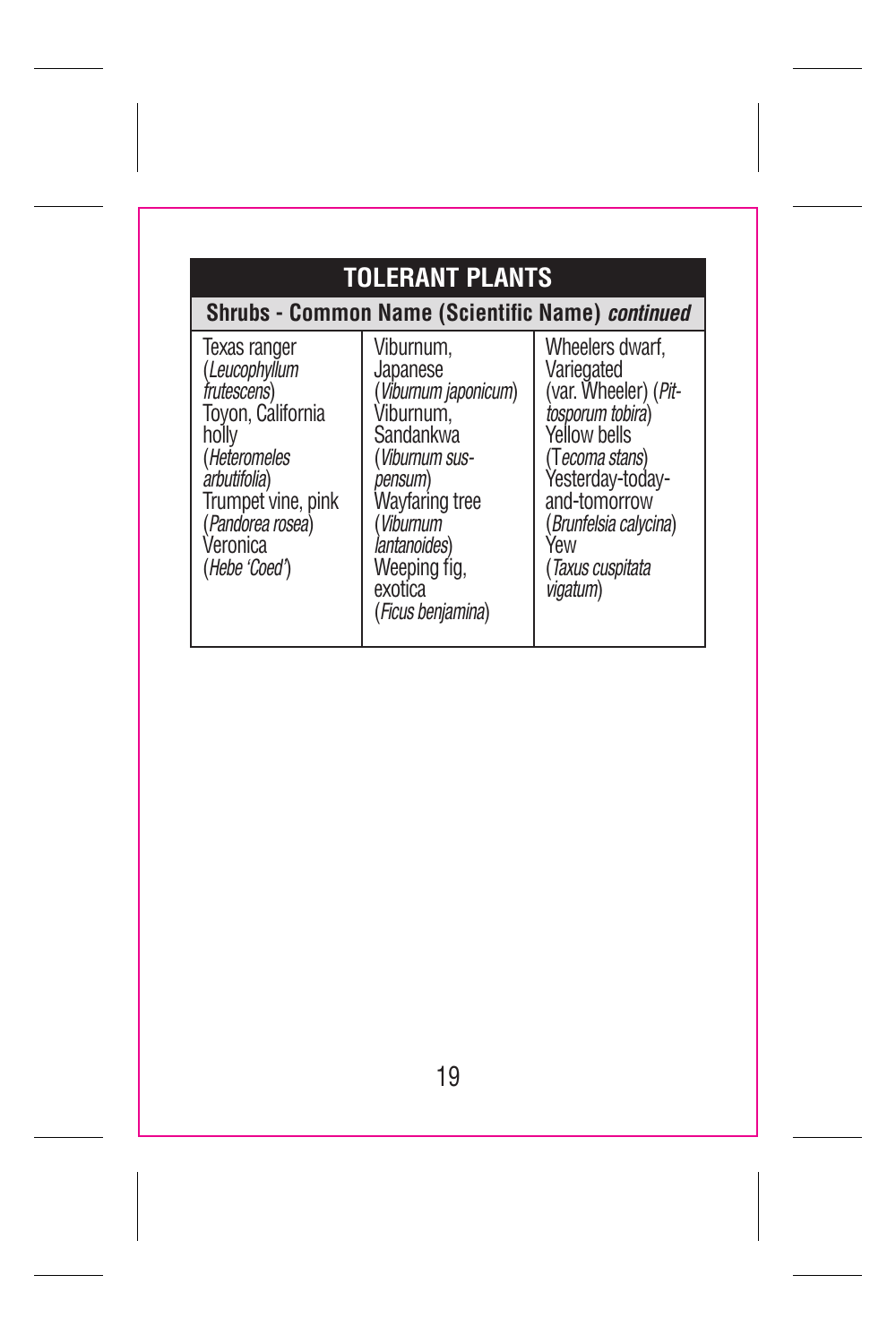#### **Ornamentals & Bedding Plants Common Name (Scientific Name)**

Alyssum (*Alyssum sp.*) Asparagus, Myers (var. Meyeri) *(As paragus densiflorus*) Asparagus, Sprenger's (var. Sprengeri) *(As paragus densiflorus*) Aster, New York (*Aster novi-belgii*) Aster, Stokes (var. Blue, White) (*Stokesia cyanae*) Baby's breath (var. Bristo fairy) (*Gypsophila paniculata*) Begonia (*Begonia semper florens*) Bellflower, Tussock (var. Canterbury bells) (*Campanula carpatica*) Bittersweet, American (*Celastrus scandens*)

Black-eyed Susan (var. Goldilocks) (*Rudbeckia hirta*) Bleeding heart (*Dicentra spectabilis*) Butterfly weed (*Asclepias tuberosa*) Bower vine (*Pandorea jasmi noides*) Cactus, barrel (*Echinocactus sp.*) Candytuft (*Iberis sempervirens*) (*Iberis amara*) Canna (*Canna sp.*) Cassia, feathery (*Cassia artemisioides*) Chrysanthemum, Marquerite (*Chrysanthemum frutescens*) (*Chrysan themum indicum*) Cockscomb (*Celosia argentea*) (*Canna*)

Coleus (*Coleus blumei*) Coneflower, purple (var. Gloriosa Dairy) (*Echinacea purpurea*) Coralbells (*Heuchera sanguinea*) Coreopsis (var. Sunray) (*Core opsis lanceolata*) Cup of gold vine (*Solandra maxima*) Daffodil (*Narcissus spp.*) Dahlia (*Dahlia pinnata*) Daisy bush (*Euryops pectinatus*) Daisy bush, blue (*Felicia amellioides*) Daisy, Shasta (var. Alaska) (*Chrysanthemum maximum*) **Davlily** (*Hemerocallis hybrids*)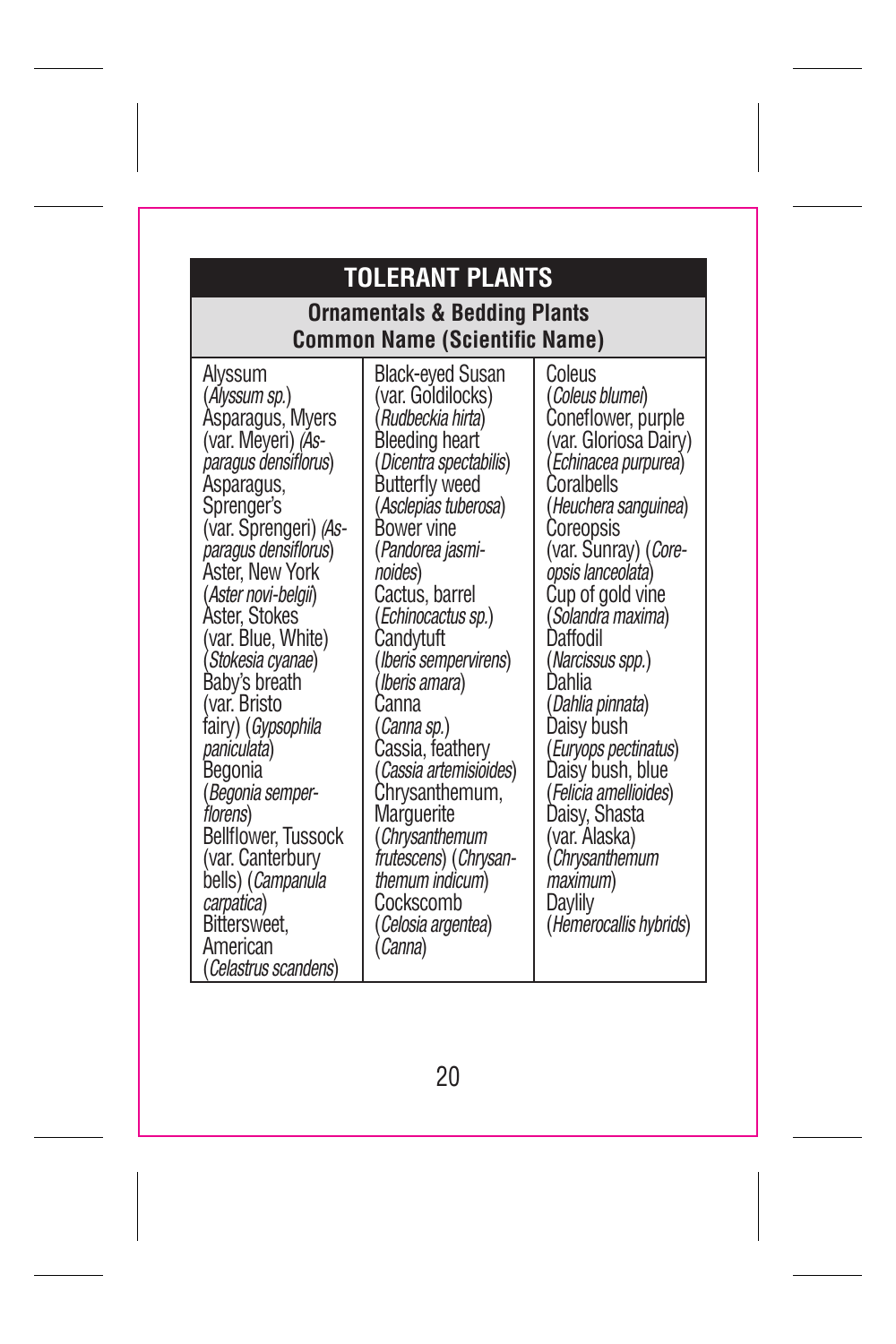| <b>TOLERANT PLANTS (continued)</b><br><b>Ornamentals &amp; Bedding Plants</b>                                                                                                                                                                                                                                                                                                                                                                                                                                       |                                                                                                                                                                                                                                                                                                                                                                                                                                                                                  |                                                                                                                                                                                                                                                                                                                                                                                                                                                                                                                |  |
|---------------------------------------------------------------------------------------------------------------------------------------------------------------------------------------------------------------------------------------------------------------------------------------------------------------------------------------------------------------------------------------------------------------------------------------------------------------------------------------------------------------------|----------------------------------------------------------------------------------------------------------------------------------------------------------------------------------------------------------------------------------------------------------------------------------------------------------------------------------------------------------------------------------------------------------------------------------------------------------------------------------|----------------------------------------------------------------------------------------------------------------------------------------------------------------------------------------------------------------------------------------------------------------------------------------------------------------------------------------------------------------------------------------------------------------------------------------------------------------------------------------------------------------|--|
|                                                                                                                                                                                                                                                                                                                                                                                                                                                                                                                     | <b>Common Name (Scientific Name)</b> continued                                                                                                                                                                                                                                                                                                                                                                                                                                   |                                                                                                                                                                                                                                                                                                                                                                                                                                                                                                                |  |
| Dianthus<br>(Dianthus deltoides)<br>Dragonhead, false<br>(Physostegia<br>virginiana)<br><b>Dusty Miller</b><br>(Centaurea<br>cineraria)<br>Fern, Sprenger's<br>asparagus<br>(Asparagus densiflo-<br>rus sprengerii)<br>Fescue, blué<br>(Festuca ovina)<br>Flowering tobacco<br>(Nicotiana sp.)<br>Fountaingrass,<br>red<br>(Pennisetum<br>setaceum)<br>Gazania<br>(Gazania ringens<br>leucolaena) (Gaza-<br>nia sp.)<br>Geranium<br>(Geranium sp.)<br>Geranium, Martha<br>Washington<br>(Pelargonium<br>domesticum) | Gerbera daisv<br>(Gerbera jamesonii)<br>Geum<br>(var. Ladv<br>Strathedon, Mrs.<br>Bradshaw, Mrs.<br>Bradshaw<br>Improved) (Geum<br><i>auellvon</i> )<br>Gladiolús<br>(Gladiolus sp.)<br>Heather, false<br>(Cuphea hys-<br>sopifolia)<br>Honeysuckle.<br>Amar<br>(Lonicera maackii)<br>Honeysuckle, fly<br>(var. Emerald<br>Mound, Clavey's<br>Dwarf)<br>(Lonicera xylosteum)<br>Honeysuckle,<br>Japanese<br>(Lonicera japonica)<br>Honeysuckle,<br>morrow<br>(Lonicera morrowii) | Honevsuckle.<br>tatarian<br>(var. Zabeli)<br>(Lonicera tatarica)<br>Hopseed bush.<br>purple<br>(var. Purpurea)<br>Dodonaea viscosa)<br>Impatiens<br>(Impatiens sp.)<br><b>fris</b><br>(Iris sp.)<br>Iris. African<br>(Dietes bicolor)<br>lvy, grape<br>(var. Ellen Danica)<br>Cissus rhombifolia)<br>Jack-in-the-pulpit<br>(Arisaema pusillum)<br>(Mrs. Bradshaw<br>(mproved)<br>Jade plant<br>(Crassula argentea)<br>Jasmine.<br>Madagascar<br>(Stephanotis<br>floribunda)<br>I amh's ear<br>(Stachys lanata) |  |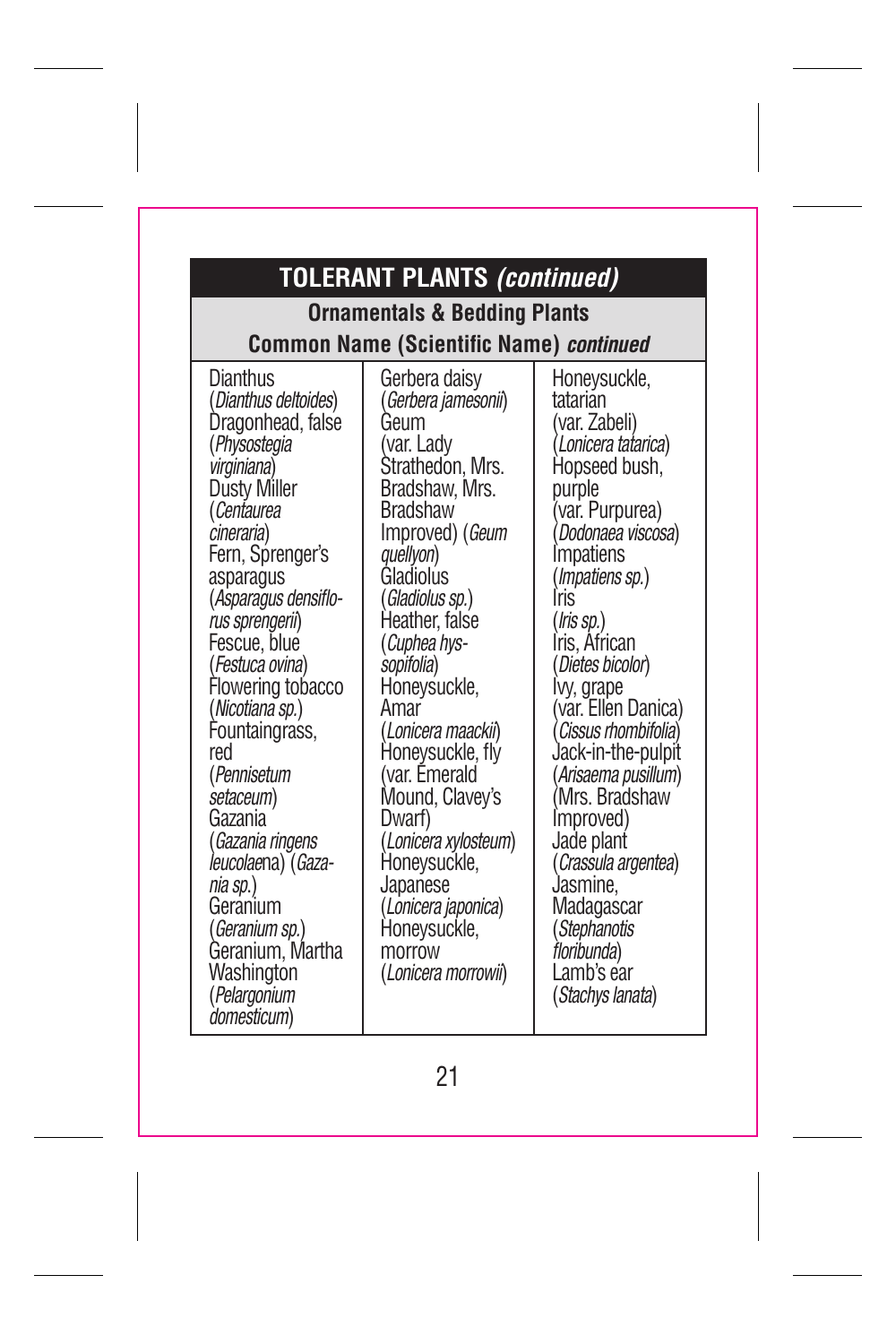| <b>TOLERANT PLANTS (continued)</b><br><b>Ornamentals &amp; Bedding Plants</b>                                                                                                                                                                                                                                                                                                                                                                                                                                                                                          |                                                                                                                                                                                                                                                                                                                                                                                                                                                                                                                         |                                                                                                                                                                                                                                                                                                                                                                                                                                                                                                                                        |  |
|------------------------------------------------------------------------------------------------------------------------------------------------------------------------------------------------------------------------------------------------------------------------------------------------------------------------------------------------------------------------------------------------------------------------------------------------------------------------------------------------------------------------------------------------------------------------|-------------------------------------------------------------------------------------------------------------------------------------------------------------------------------------------------------------------------------------------------------------------------------------------------------------------------------------------------------------------------------------------------------------------------------------------------------------------------------------------------------------------------|----------------------------------------------------------------------------------------------------------------------------------------------------------------------------------------------------------------------------------------------------------------------------------------------------------------------------------------------------------------------------------------------------------------------------------------------------------------------------------------------------------------------------------------|--|
|                                                                                                                                                                                                                                                                                                                                                                                                                                                                                                                                                                        | <b>Common Name (Scientific Name) continued</b>                                                                                                                                                                                                                                                                                                                                                                                                                                                                          |                                                                                                                                                                                                                                                                                                                                                                                                                                                                                                                                        |  |
| Lavender, English<br>(Lavandula vera)<br>Lavender, French<br>(Lavandula dentata)<br>Lavender, cotton<br>(Santolina<br>chamaecyparissus)<br>Lilac. Chinese<br>(Syringa chinensis)<br>Lilac. common<br>purple<br>(var. Charles Jolv.<br>Ludwig Spaeth,<br>Jav tree)<br>(Syringa vulgaris<br>purpurea)<br>Lilac, Meyer<br>(var. Palibin)<br>(Syringa sp.)<br>Lilac. Korean<br>(var. Miss Kim)<br>(Syringa patula)<br>Lilac. mountain<br>(Ceanothus griseus)<br>Lilv-of-the-Nile.<br>Peter Pan<br>(Agapanthus<br>africanus)<br>Lilv-of-the-vallev<br>(Convallaria maialis) | Lobelia<br>(Lobelia erinus)<br>Marigold<br>(Tagetes sp.)<br>Mirror plant<br>(Coprosma baureri)<br>Mirror plant,<br>variegated<br>(Coprosma repens)<br>Moneywort,<br>creeping Jenny<br>(Lysimachia num-<br><i>mularia</i> )<br>Moss, rose<br>(Portulaca<br><i>grandiflora</i> )<br>Moss, sandwort<br>(Arenaria verna)<br>Pansy, Johnny-<br>iump-up<br>(Viola tricolor)<br>Pepper, orna-<br>mental<br>(Capsicum sp.)<br>Periwinkle.<br>Madagascar<br>(Catharanthus<br>roseus) (Vinca<br>minor<br>Petunia<br>(Petunia sp.) | Phlox. perennial<br>(Phlox paniculata)<br>Plantain lilv<br>(Hosta sp.)<br>Purple loosestrife<br>(var. Morden's<br>Gleam) (Lythrum<br>virgatum)<br>Raspberry ice<br>(Bougainvillea sp.)<br>Sage<br>(Salvia greggii)<br>Sea pinks, thrift<br>(Armeria maritima)<br>Sedum, stonecrop<br>(Sedum x rubrotinc-<br>tum) (Lavender<br>cotton)<br>Shrimpplant<br>(Justicia brande-<br><i>deeana</i> )<br>Sky flower,<br><b>Brazilian</b><br>(Duranta steno-<br>stachya)<br>Snail vine<br>(Viana caracalla)<br>Snapdragon<br>(Antirrhinum maius) |  |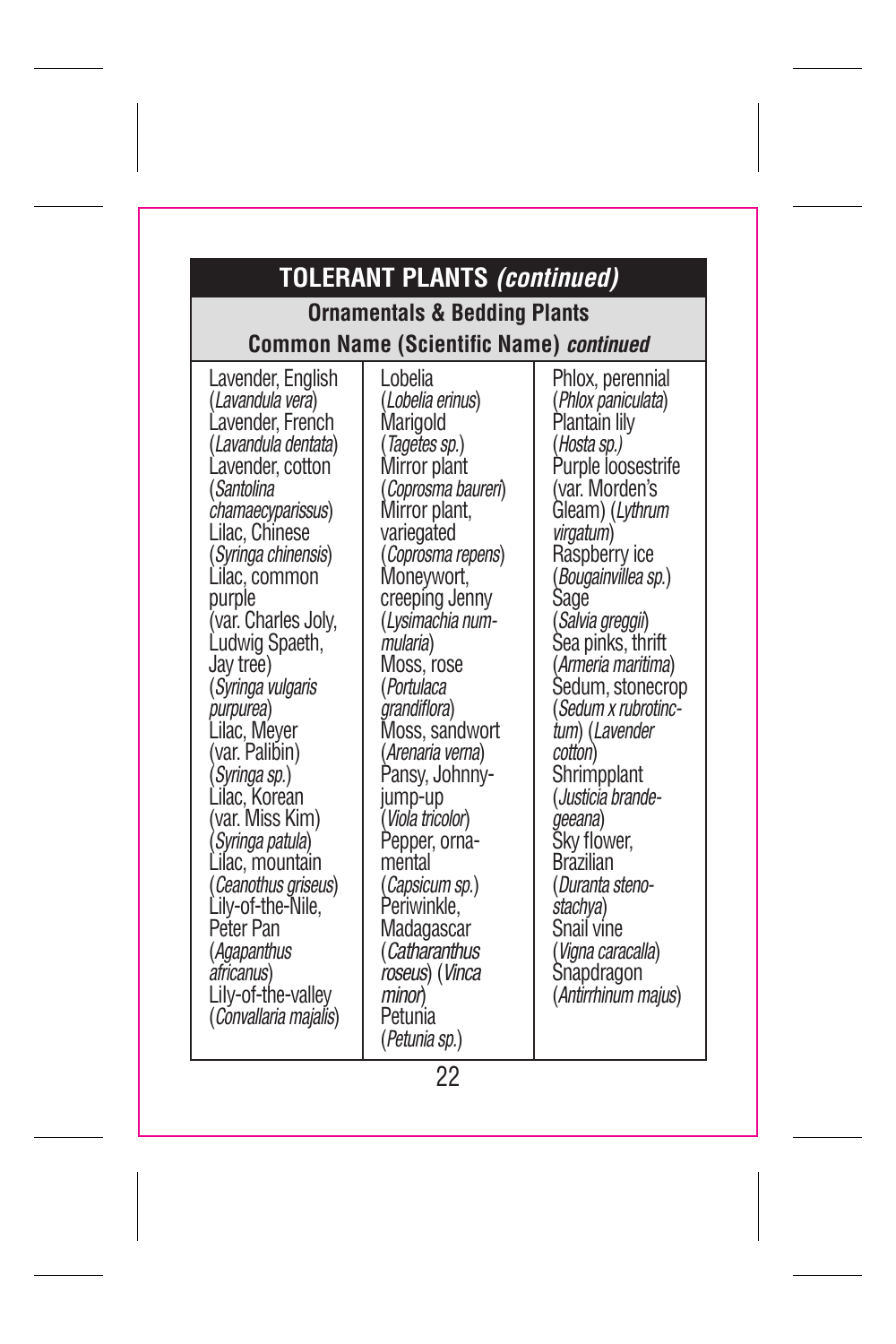| <b>TOLERANT PLANTS (continued)</b><br><b>Ornamentals &amp; Bedding Plants</b><br><b>Common Name (Scientific Name) continued</b>                                                                                                         |                                                                                                                                                                                                                                      |                                                                                                                                                                                                                                                                            |  |
|-----------------------------------------------------------------------------------------------------------------------------------------------------------------------------------------------------------------------------------------|--------------------------------------------------------------------------------------------------------------------------------------------------------------------------------------------------------------------------------------|----------------------------------------------------------------------------------------------------------------------------------------------------------------------------------------------------------------------------------------------------------------------------|--|
| Speedwell, spike<br>(Veronica spicata)<br>Statice, perennial<br>(Limonium perezii)<br>Stock<br>(Matthiola incana)<br>Sweetgrass<br>(Acorus gramineus)<br>Sweet William<br>(Dianthus barbatus)<br>Transvaal daisy<br>(Gerbera iamesonii) | Trumpet vine.<br>blood red<br>(Distictis buc-<br><i>cinatoria</i> )<br>Trumpet vine.<br>lavender<br>(Clvtostoma cal-<br>listegoides)<br>Trumpet vine, pink<br>(Pandorea rosea)<br>Tulio<br>(Tulipa spp.)<br>Verbena<br>(Verbena sp.) | Wandering Jew<br>(Tradescantia sp.)<br>Wisteria<br>(Wisteria sinensis)<br>Yarrow<br>(var. Cerise<br>Queen) (Achillea<br>millefolium)<br>Yarrow, debutante<br>(Achillea taygetea v.)<br>Yellow trumpet<br>(Macfadvena<br><i>unquis-cati</i> )<br>7innia<br>(Zinnia elegans) |  |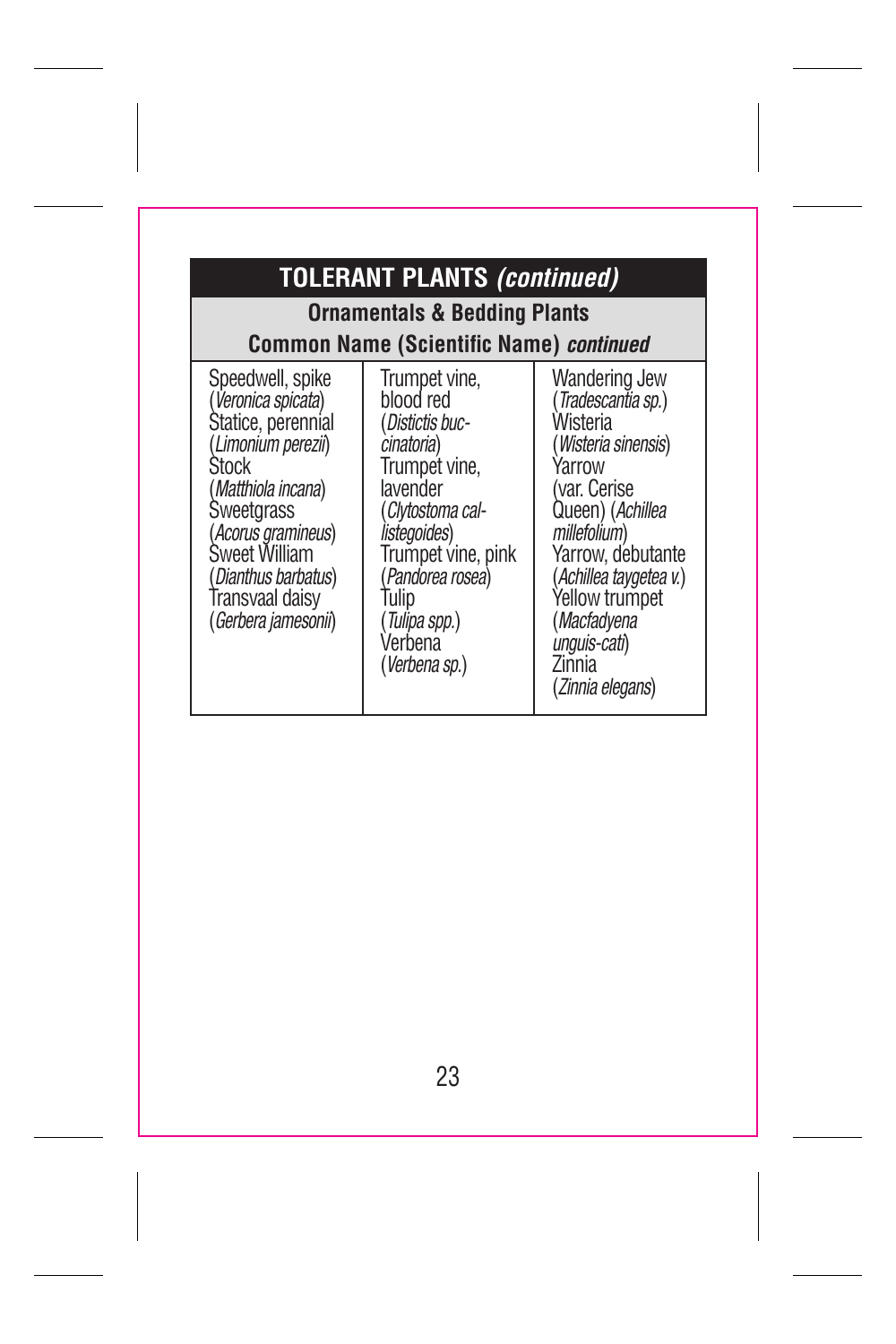|                                                                                                                                                                                                                                                                                                                                                                                                                                                                                                                                                                                 | <b>TOLERANT PLANTS (continued)</b>                                                                                                                                                                                                                                                                                                                                                                                                                                                                                                                                                                                                             |                                                                                                                                                                                                                                                                                                                                                                                                                                                                                                                                                                         |  |  |
|---------------------------------------------------------------------------------------------------------------------------------------------------------------------------------------------------------------------------------------------------------------------------------------------------------------------------------------------------------------------------------------------------------------------------------------------------------------------------------------------------------------------------------------------------------------------------------|------------------------------------------------------------------------------------------------------------------------------------------------------------------------------------------------------------------------------------------------------------------------------------------------------------------------------------------------------------------------------------------------------------------------------------------------------------------------------------------------------------------------------------------------------------------------------------------------------------------------------------------------|-------------------------------------------------------------------------------------------------------------------------------------------------------------------------------------------------------------------------------------------------------------------------------------------------------------------------------------------------------------------------------------------------------------------------------------------------------------------------------------------------------------------------------------------------------------------------|--|--|
| Ground Covers - Common Name (Scientific Name)                                                                                                                                                                                                                                                                                                                                                                                                                                                                                                                                   |                                                                                                                                                                                                                                                                                                                                                                                                                                                                                                                                                                                                                                                |                                                                                                                                                                                                                                                                                                                                                                                                                                                                                                                                                                         |  |  |
| Aaron's beard<br>(Hvpericum<br>calvcinum)<br>Aptenia<br>(var. Red apple)<br>(Aptenia cordifolia)<br>Bergenia, winter-<br>bloõmina<br>(Bergenia crassofolia)<br>Bualeweed<br>(Ajuga reptans)<br>Capeweed<br>(Arctotheca calendula)<br>Carpathian, harebell<br>(Campanula<br>carpatica)<br>Cinquefóil, spring<br>(Potentilla tabernae-<br>montani<br>Covotebrush<br>(var. Twin Peaks)<br>(Baccharis pilularis)<br>Crownvetch<br>(Coronilla varia)<br>Cushion bush<br>(Calocephalus<br>hrownii<br>Daisy, Freeway<br>(Osteospermum)<br>Daisy, trailing<br>African<br>(Osteospermum) | Daisy, white African<br>Osteospermum<br>fruticosum alba)<br>Gazania, trailino<br>Gazania regens<br>leucolaena)<br>Green carpet<br>(Hemiaria glabra)<br>Ivy, Algerian<br>(Hedera canariensis)<br>Iw. Boston<br>(Parthenocissus<br>tricuspidata)<br>Ivy, English<br>( <i>Hedera helix</i> ) (var.<br>California)<br>Iw, grape<br>(var. Ellen Danica)<br>Cissus rhombifolia)<br>lw. Hahn's<br>(var. Hahnii) (Hedera<br>helix)<br>Lantana. lavender<br>(Lantana montevi-<br>densis)<br>Lilyturf, big blue<br>(Liriope muscari)<br>Lippla<br>(Phyla nodiflora)<br>Mondo grass<br>(Ophiopoaon<br><i>iaponicus</i> )<br>Myoporum<br>(var. Prostratum) | (Myoporum<br>barvífolium)<br>Pachvsandra<br>(Pachysandra<br>terminalis)<br>Periwinkle<br>(Vinca maior)<br>Plumbago, dwarf<br>(Ceratostiama<br>plumbaginoides)<br>Pork and beans<br>(Sedum rubrotinctum)<br>Rosea ice plant<br>(Drosanthemum<br>floribundum)<br>Rosemary, dwarf<br>(var. Prostratus)<br>(Rosmarinus of-<br>ficinalis)<br>Rupture wort<br>(Herniaria glabra)<br>St. Johnswort.<br>creeping<br>(Hvpericum<br>calvcinum)<br>Stonecrop, sedum<br>(Sedum rubrotinctum)<br>Verhena<br>(Verbena<br><i>officinalis</i> )<br>Verbena, blue<br>(Verbena peruviana) |  |  |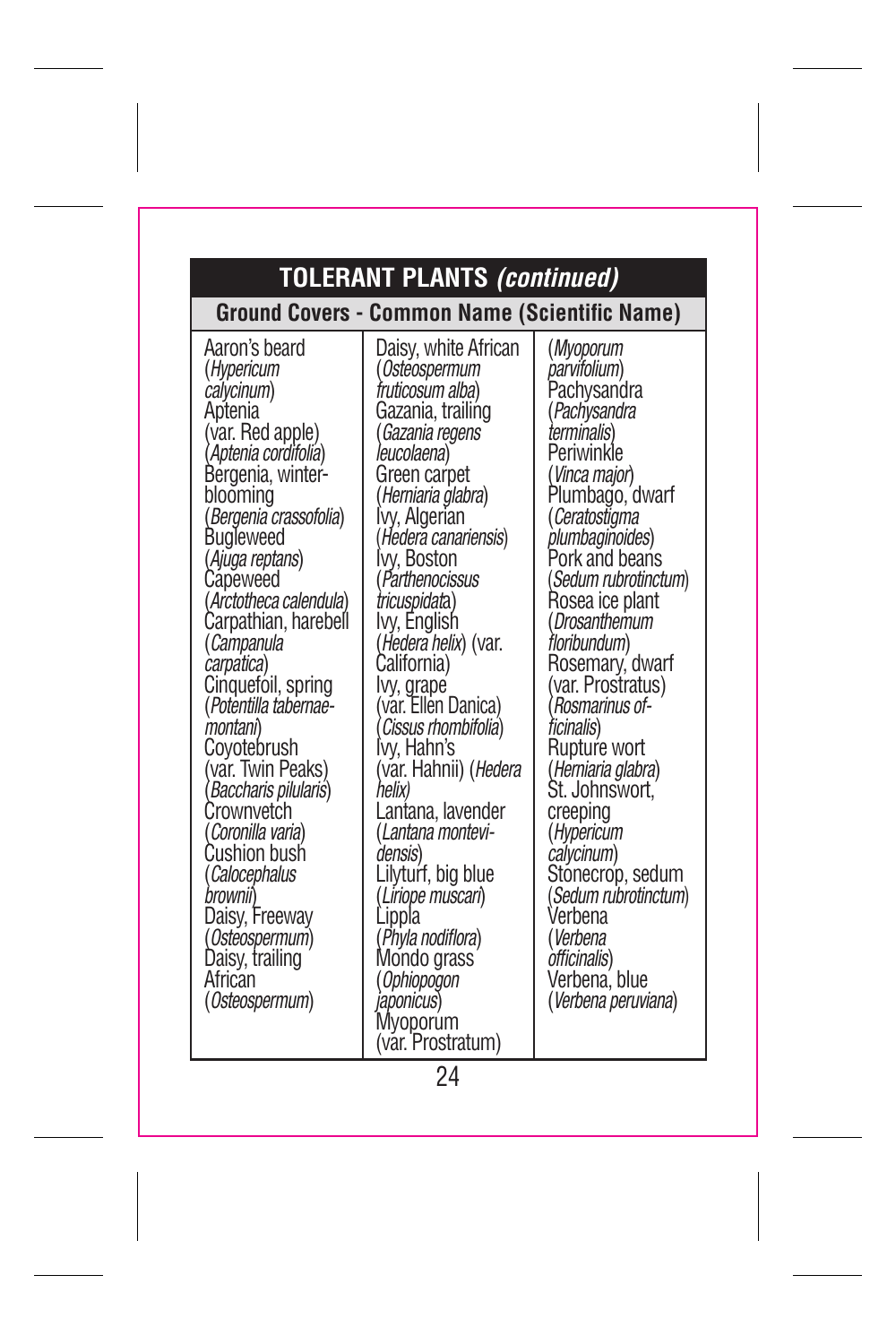## **CONDITIONS OF SALE AND WARRANTY**

The **Directions For Use** of this product reflect the opinion of experts based on field use and tests. The directions are believed to be reliable and must be followed carefully. However, it is impossible to eliminate all risks inherently associated with use of this product. Crop injury, ineffectiveness or other unintended consequences may result, because of such factors as weather conditions, presence of other materials, or use of the product in a manner inconsistent with its labeling, all of which are beyond the control of Voluntary Purchasing Groups, Inc. (VPG) or the seller. To the extent consistent with applicable law, all such risks shall be assumed by the buyer.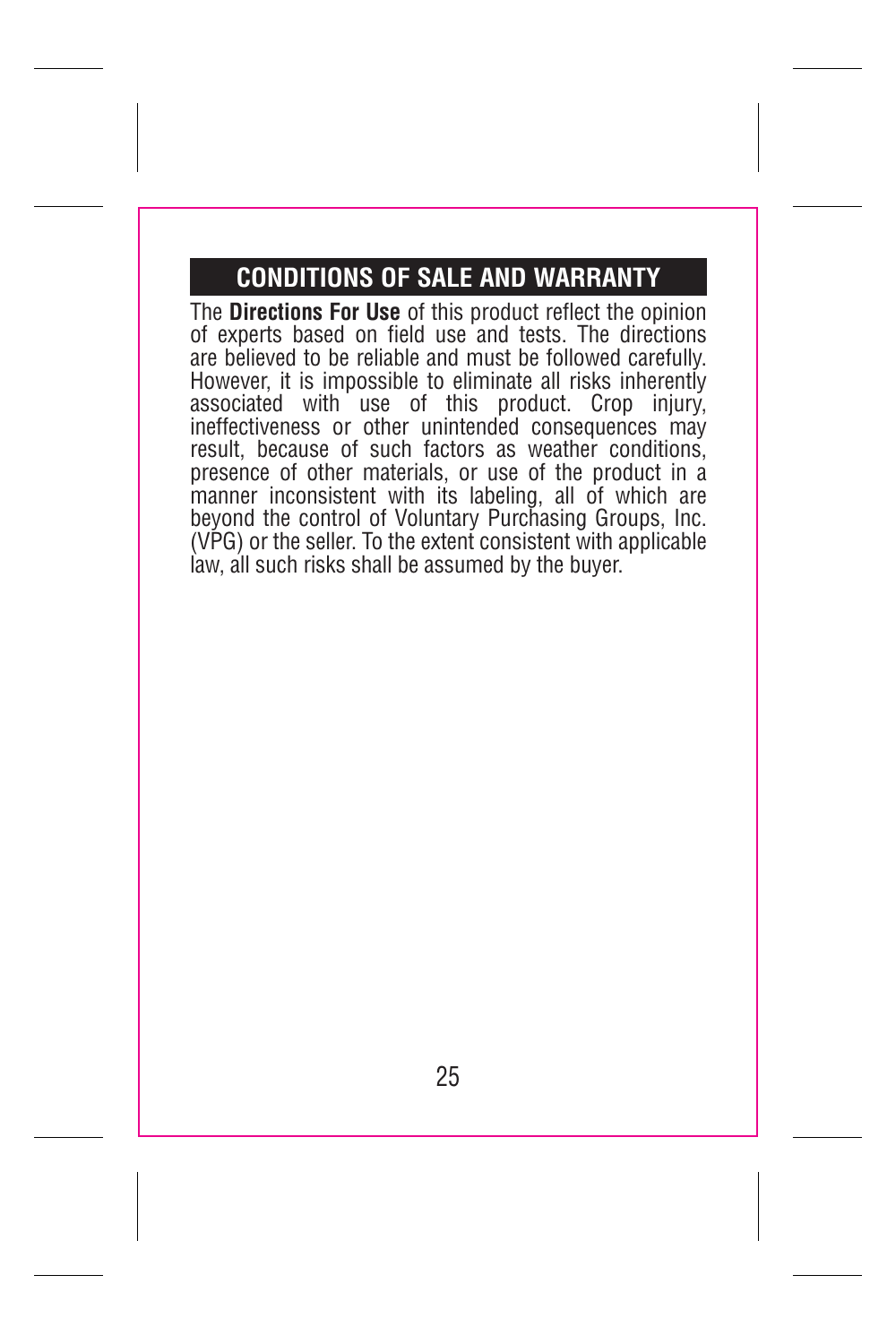VPG warrants that this product conforms to the chemical description on the label and is reasonably fit for the purposes referred to in the **Directions For Use**, subject to the inherent risks, referred to above. TO THE EXTENT CONSISTENT WITH APPLICABLE LAW, VPG MAKES NO OTHER EXPRESS OR IMPLIED WARRANTY OF FITNESS OR MERCHANTABILITY OR ANY OTHER EXPRESS OR IMPLIED WARRANTY. TO THE EXTENT CONSISTENT APPLICABLE REMEDY AND VPG'S EXCLUSIVE LIABILITY, WHETHER IN CONTRACT, TORT, NEGLIGENCE, STRICT LIABILITY, OR OTHERWISE SHALL BE LIMITED TO REPAYMENT OF THE PURCHASE PRICE OF THE PRODUCT. TO THE EXTENT CONSISTENT WITH APPLICABLE LAW, VPG AND THE SELLER DISCLAIM ANY LIABILITY FOR CONSEQUENTIAL, EXEMPLARY, SPECIAL OR INDIRECT DAMAGES RESULTING FROM THE USE OR HANDLING OF THIS PRODUCT. VPG and the Seller offer this product, and the Buyer and User accept it, subject to the foregoing **Conditions of Sale and Warranty** which may be varied only by agreement in writing signed by a duly authorized representative of VPG.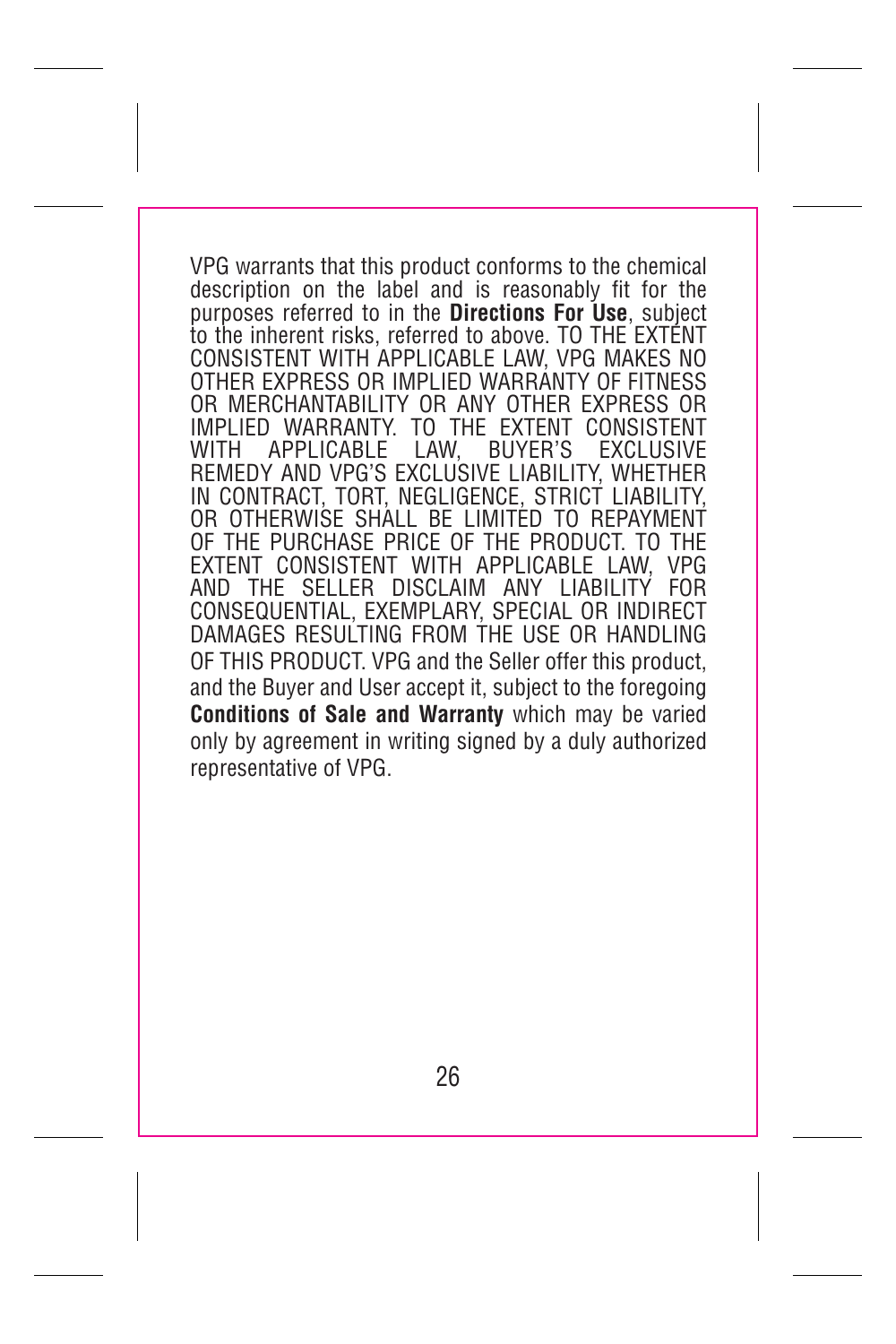